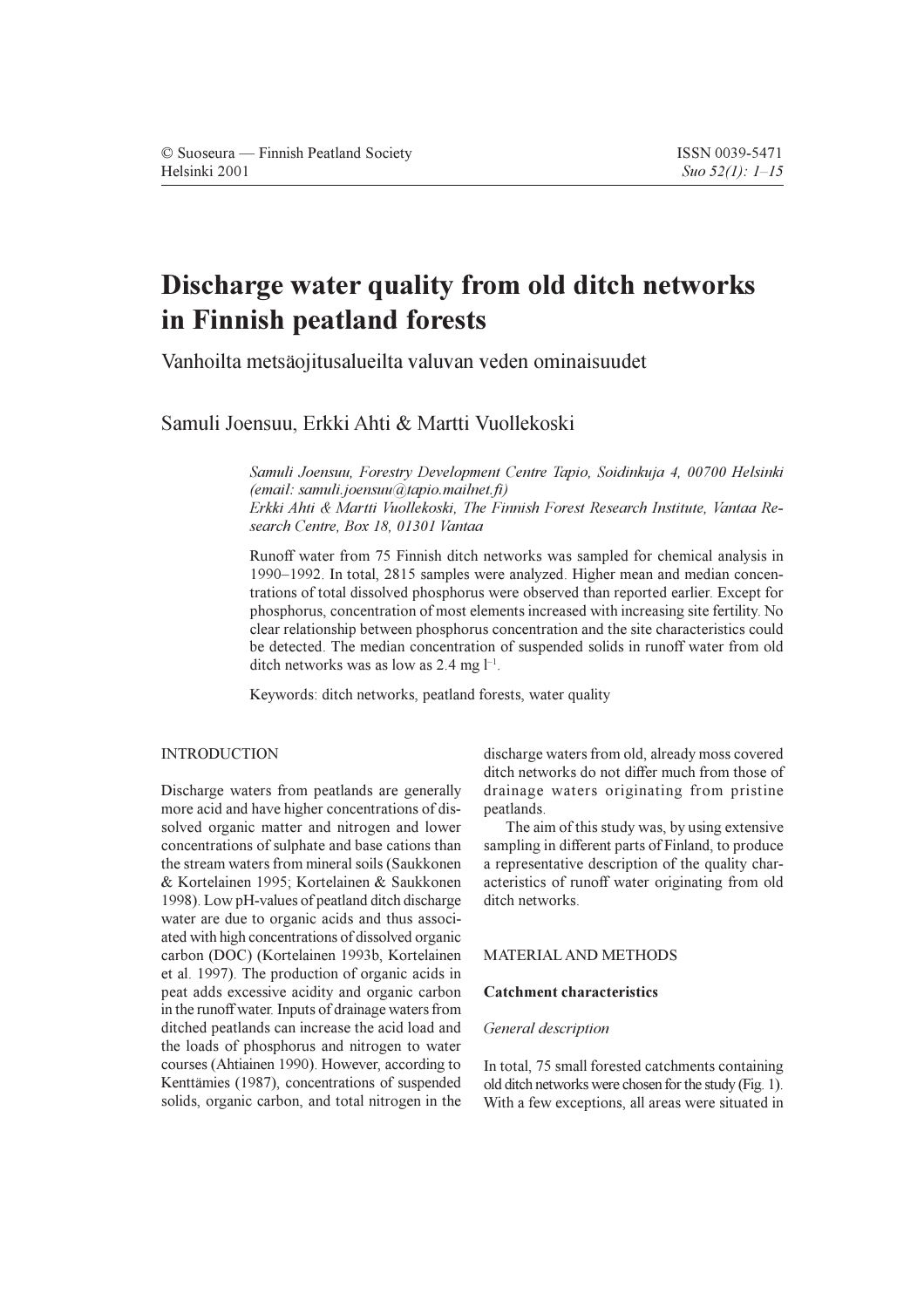

Fig. 1. The location of the 75 old ditch networks used in the study.

Kuva 1. Tutkimuksessa seurattujen 75 vanhan ojaston siiginti

the southern half of Finland, where annual precipitation in 1961–90 varied between 600 and 750 mm and annual runoff between 250 and 400 mm (Hyvärinen et al. 1995).

When selecting the study sites, only catchments including forestry land (for definition see Finnish Statistical Yearbook of Forestry, p. 343) and forest roads were accepted. In all areas, the samples were taken from the main ditch of the forest ditch network. The size of the average catchment was 77 ha (13-222 ha) and comprised of 39 ha of drained peatland, 5 ha of pristine peatland and 33 ha of upland mineral soil. On average, 80% of the peatland area of a site was dominated by Scots pine and the remainder by Norway spruce. Open (treeless) peatlands accounted for less than 5% of the total peatland area on average. The average site quality class distribution of the catchments, including both peatlands and mineral soil sites, is given in Table 1 and further characteristics in Table 2. For determining the relationships between site type and water chemistry, the original, pre-drainage peatland site type (Laine & Vasander 1990) of each plot was estimated around the plot centerpoint. Finally, erosion of the ditches and other factors connected with ditch condition were noted.

# Ditch characteristics

Ditch depth, ditch width and the condition of the ditch were surveyed on sample plots located systematically along the ditches. Depending on the

Table 1. Distribution of forest site quality classes (Huikari 1974) for the average catchment in the study. Taulukko 1. Valuma-alueiden keskimääräinen ravinteisuusluokkajakautuma Huikarin (1974) luokitusmenetelmällä.

| Site quality class<br>Keskim, ravinteisuusluokka | Coverage of all sites,<br>% of basin area<br>Peittävyys,<br>% valuma-alueesta | Coverage of peatland sites,<br>% of peatland area<br>Peittävyys,<br>% suopinta-alasta |
|--------------------------------------------------|-------------------------------------------------------------------------------|---------------------------------------------------------------------------------------|
| I Grove-like sites – Lehtomaiset metsät          |                                                                               |                                                                                       |
| II Herb-rich sites – Ruohoiset metsät            |                                                                               |                                                                                       |
| III Myrtillus sites- Mustikkaiset metsät         | 25                                                                            | 13                                                                                    |
| IV Vaccinium sites – Puolukkaiset metsät         | 35                                                                            | 33                                                                                    |
| V Calluna sites – Kanervatason metsät            | 30                                                                            | 45                                                                                    |
| I Cladina sites – Jäkälätason metsät             |                                                                               | 5                                                                                     |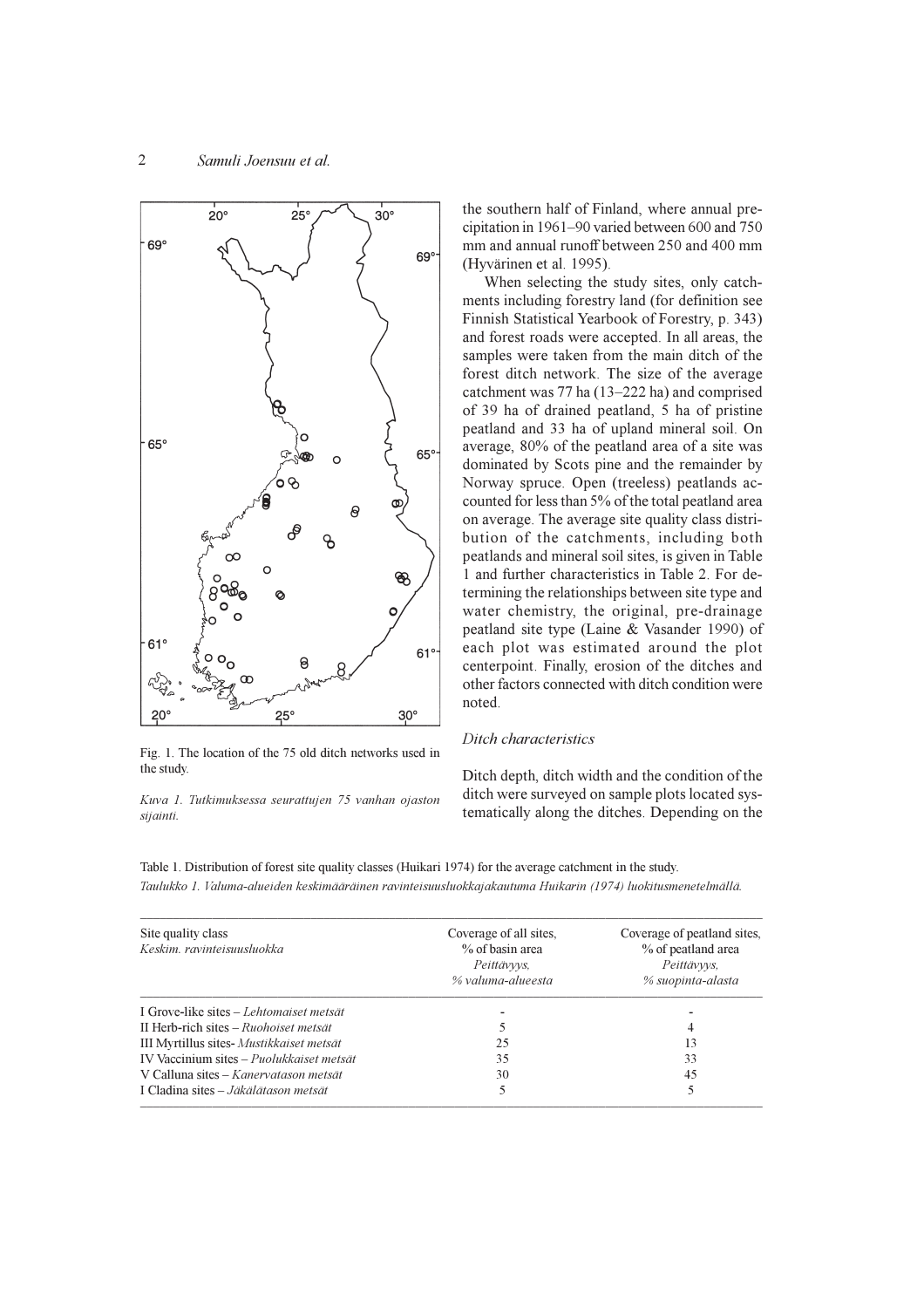area of drained peatland, the number of sample plots varied between 22 and 204 per catchment. At each plot, the condition of the ditch was classified into one of the five classes of Keltikangas et al. (1986; class  $1 = \text{good}$  ditch quality) for a 40 m ditch section. For the 75 study sites, the mean ditch quality class was 3.5. The width of the ditches averaged 132 cm (range 53–211 cm) and ditch depth 58 cm  $(34–86$  cm).

The abundance of different plant species in the ditch was determined subjectively by using 10% coverage classes. The mean coverage of the most important plants were as follows: Sphagnum 48%, Polytrichum 14%, Carex 7%, Eriophorum vaginatum 6%, grasses 5%, and herbs 5% of the ditch surfaces. The most common sedges covering the ditch surfaces were Carex rostrata, C. rynchospora, C. canescens, C. lasiocarpa and mostly on the ditch slopes, Carex globularis. The most common grass species were Calamagrostis purpurea, Deschampsia flexuosa, D. cespitosa, Molinia caerulea, Juncus sp, Festuga rubra, Agrostis canina and sometimes also Phragmites sp, Phalaris sp, and Poa sp. Among the herb species, Geranium sp, Gymnocarpium sp, Melampyrum sp, Linnaea borealis, and Equisetum sp can be mentioned. The coverage percents of the dwarf shrubs and the bushes were well over three percent, respectively. Common dwarf shrubs were Vaccinium vitis idaea, V. myrtillus, V. uliginosum, Ledum palustre, Andromeda polifolia, Empetrum nigrum, Betula nana, and Calluna vulgaris. Small specimens of Betula pubescens, Betula verrucosa, Almus sp., Salix sp. and Picea abies were regarded as bushes. On the average 10% of the ditch surfaces were free of vegetation.

#### Tree stands

Stand characteristics were measured on sample plots located at intervals of  $\sqrt{ab}$  metres, in which  $a =$  catchment area in m<sup>2</sup> and b = number of plots per area. A minimum number of 50 plots were measured per catchment.

The basal area of the stand was estimated with a relascope. In sapling stands, the stem number instead of basal area was estimated. Stand volume was estimated by species from measurements of breast height diameter and height of the median tree at each of the basal area sample plots.

The catchment means for breast height diameter, stand height, and stand volume were 11.5 cm, 9.5 m, and 72.3 m<sup>3</sup> ha<sup>-1</sup> (from 9 to 190 m<sup>3</sup> ha<sup>-1</sup>). The actual site values for stand volume are given in Table 2.

# **Sampling**

Water samples were collected in 1990–1992. The number of water samples per catchment varied from 16 to 83 and averaged 37. In all, 2815–2850 samples were analyzed. The water samples were taken twice a week during the spring high flows, but otherwise weekly. Sampling continued until snowfall and freezing of the ditches in late autumn and no samples were taken in winter.

The samples were taken directly into 500 ml plastic bottles from a sampling point on the main ditch selected to enable sampling from flowing water without stirring the bottom sediment of the ditch. The samples were sent immediately to the Central Laboratory of the Finnish Forest Research Institute in Vantaa. Prior to analysis, the samples were stored at  $+5$  °C.

#### **Chemical analysis**

Acidity and electric conductivity were determined using the standard methods of the Finnish Forest Research Institute (Jarva & Tervahauta 1993). The samples were then filtered (Fiber-glass, pore size  $1.2 \mu m$ ). The filtrate was analyzed for phosphorus, sodium, potassium, magnesium, calcium, sulfur, aluminum and iron concentrations using plasma emission spectrophotometry (ICP-AES, ARL 3580). Total dissolved nitrogen (N<sub>tot</sub>), ammonium nitrogen  $(NH_4-N)$  and nitrate nitrogen  $(NO<sub>3</sub><sup>+</sup>-N)$  were determined spectrophotometrically with a Tecaton FIA-analyzer. The concentration of dissolved organic carbon (DOC) was determined with a Shimadzu carbon analyzer from 1992 onwards. DOC concentrations prior to 1992 were calculated from KMnO<sub>4</sub> consumption (SFS 3036 method) and the regression equation is presented in Fig. 2. This equation was derived from parallel measurements of both DOC and KMnO<sub>4</sub> concentrations from 714 samples. The filters were dried at 60°C and weighed to determine the amount of suspended solids.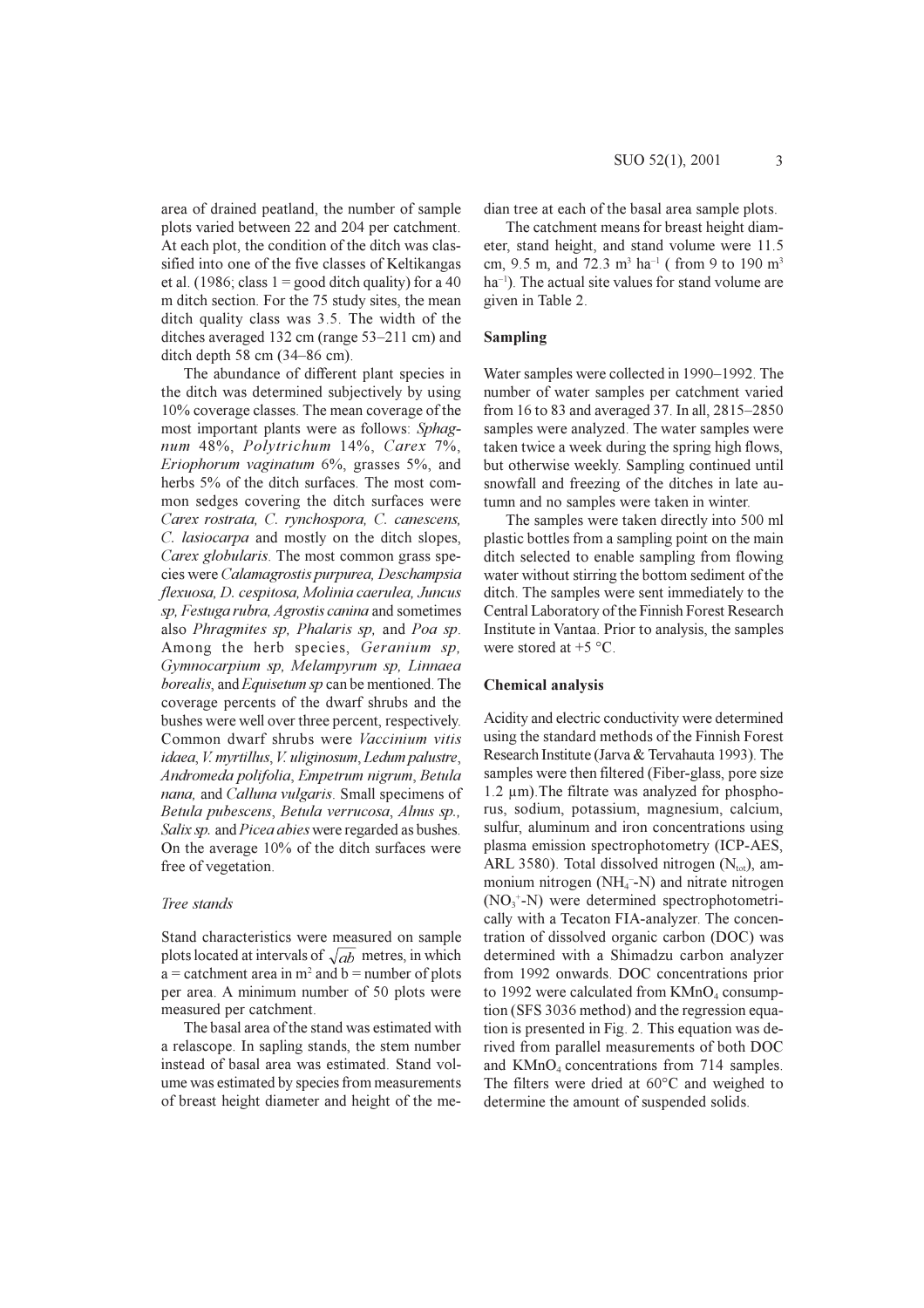| Alueen nimi<br>Kaulanperä<br>Sepänsuo<br>Asunsuo | Locality       | Temp. sum               | Basin area                    | Peatland<br>area             | peatl. area<br><b>Drained</b> | First drain.<br>year  | Puuston tilavuus<br>Stand volume           |                               | cond class<br>Ditch                | Fertiliz<br>years | Fertil<br>area                    |
|--------------------------------------------------|----------------|-------------------------|-------------------------------|------------------------------|-------------------------------|-----------------------|--------------------------------------------|-------------------------------|------------------------------------|-------------------|-----------------------------------|
|                                                  | Sijaintikunta  | Lämpö-<br>summa<br>d.d. | Val.alueen<br>pinta-ala<br>ha | Suopinta-ala<br>ha           | Ojitusala<br>ha               | Uudisojitus-<br>vuosi | Va alue<br>$m^3\,h a^{\text{-}1}$<br>Basin | Peatlands<br>S <sub>uot</sub> | Ojien kunto-<br>luokka             | vuodet<br>Lann.   | Lam.<br>dla                       |
|                                                  | Pertteli       | <b>1275</b>             | 52.4                          |                              | 17.8                          | 969                   | 90.3                                       | v<br>63                       | $\frac{0}{4}$                      | 1975              | 14.3                              |
|                                                  | Kiikala        | 1261                    | 104.4                         |                              | 27.4                          | 967                   | 94.3                                       | 64.8                          |                                    | 1972              | 6.0                               |
|                                                  | Karinainen     | 1266                    | 33.4                          | 19.4<br>27.4<br>15.9<br>26.5 | 14.9                          | 956                   | 0.061                                      |                               | $3.40$<br>$3.40$                   |                   | 0.0                               |
| Puistovuori                                      | Karinainen     | 276                     | 21.9                          |                              | 9.4                           | 956                   | 173.5                                      |                               |                                    |                   | 0.0                               |
| Isosuo                                           | Laitila        | 262                     | 54.7                          |                              | 25.0                          | .967                  | 83.8                                       | 49.8                          | d d d d d d d l<br>L d d d d d d l | 1972              | $\frac{20.6}{8.9}$                |
| Sundgreninsuo                                    | Laitila        | 1262                    | 72.9                          | 20.4                         | 17.0                          | 1968                  | 136.2                                      | 95.3                          |                                    | 1972              |                                   |
| Vuohensuo                                        | Yläne          | 234                     | 65.4                          | 28.4                         | 28.4                          | 965                   | 43.4                                       | 22.7                          |                                    | 971, 76, 80       |                                   |
| Kroopinsuo                                       | Yläne          | 1234                    | 174.6                         | 60.2                         | 59.4                          | 1966                  | 39.0                                       | 42.2                          |                                    | 1971              | 86.0<br>51.2                      |
| Pitkäneva                                        | Kankaanpää     | .156                    | $44.0$                        | 20.3                         | 20.3                          | .964                  | 75.3                                       | 84.2                          |                                    | 1973              |                                   |
| Varpuneva                                        | Kankaanpää     | 149                     | 48.0                          | 19.3                         | 19.3                          | 1978                  | 57.2                                       | 46.3                          |                                    | 1985              | $\frac{4.5}{1.8}$                 |
| Hirsisuo                                         | Noormarkku     | 215                     | 133.5                         | 42.3                         | 38.0                          | 1965                  |                                            | 114.1                         |                                    |                   | $_{0.0}$                          |
| Paloneva                                         | Karvia         | 1087                    | 31.3                          | 30.2                         | 30.2                          | 1964                  | 93.2<br>46.8                               | 45.9                          |                                    | 070               |                                   |
| Alkkia                                           | Karvia         | 1087                    | 79.0                          | 65.7                         | 48.3                          | 1965                  | 28.0                                       |                               |                                    | 1977              |                                   |
| Välisalonneva                                    | Karvia         | 1085                    | 53.8<br>42.9                  | 47.2                         | 47.1                          | 1978                  | 50.5                                       | 32.9                          | $3.\overline{3}$                   |                   | $23.0$<br>$1.0$<br>$7.0$<br>$7.0$ |
| Porrasneva                                       | Kihniö         | 1098                    |                               | 36.3                         | 34.6                          | 1969                  |                                            | 51.9                          |                                    | 1971              |                                   |
| Peltomaa                                         | Kihniö         | 1082                    | 13.3                          | $9.6$<br>72.5                | 9.6                           | 1973                  | 47.5                                       |                               |                                    | 1974              |                                   |
| Kiekkoneva                                       | Hämeenkyrö     | 1172                    | 86.1                          |                              | 70.2                          | 1956                  |                                            | 91.4                          |                                    |                   |                                   |
| Teerineva                                        | Hämeenkyrö     | 1159                    |                               |                              | 86.7                          | 1961                  |                                            | 47.6                          |                                    |                   |                                   |
| Pottisuo                                         | Orimattila     | 1275                    | $\frac{110.1}{75.2}$          | 87.5<br>55.7<br>21.5         | $35.7$<br>21.5                | 1968                  | $\frac{88.4}{52.9}$                        | 57.6                          |                                    | 1969              | 0.0880777                         |
| Majasuo                                          | Orimattila     | 1281                    |                               |                              |                               | 1973                  | 66.9                                       | 80.8                          |                                    | 1985              |                                   |
| Liisansuo                                        | Vehkalahti     | .296                    |                               | $78.1$                       | 78.1                          | 1969                  | 115.9                                      | 91.0                          |                                    | 1972              |                                   |
| Homeperseensuo                                   | Vehkalahti     | 313                     |                               | 26.9<br>24.8                 | 24.3                          | 1965                  | 93.9                                       | 82.2                          |                                    |                   |                                   |
| Ruskeesuo                                        | Pyhäselkä      | 123                     |                               |                              | 24.8                          | .964                  | 96.5                                       | 96.5                          |                                    | 1970, 85          |                                   |
| Alaräme                                          | Pyhäselkä      | 1104                    |                               | 30.6                         | 28.5                          | .964                  | 86.5                                       | 58.2                          |                                    | 1970, 78, 85      |                                   |
| Mäntylä                                          | Pyhäselkä      | 132                     | 177.0<br>98.6<br>24.8<br>59.3 | 21.6                         | 21.6                          | 1967                  | 72.4                                       | 70.1                          |                                    | 970,83            | $25.0$<br>$25.8$                  |
| Purnukorpi                                       | Kiihtelysvaara | 1085                    | 100.2                         | 48.8                         | 46.9                          | 968                   | 61.4                                       | 32.8                          |                                    | 1970, 83          |                                   |
| Laineensuo                                       | Kiihtelysvaara | .092                    | 54.6                          | 40.5                         | 32.0                          | 1974                  | $68.5$<br>$87.8$<br>$61.5$                 | 45.2                          |                                    |                   | 0.0                               |
| Mantilansuo                                      | Punkaharju     | 229                     | 64.1                          | 24.4                         | 24.4                          | .965                  |                                            | 58.5                          |                                    | 1971, 72          | 26.3                              |
| Nenäsuo                                          | Punkaharju     | 226                     | 42.1                          | 23.5                         | 22.2                          | 976                   |                                            | 117                           |                                    | 1978<br>1978      | 6.0                               |
| Honkasuo                                         | Pielavesi      | $\overline{118}$        | 54.1                          | 30.4                         | 30.4                          | .963                  | 134.7                                      | 129.3                         |                                    |                   | 9.4                               |
| Tervasuo                                         | Pielavesi      | 106                     | 117.9                         | 81.8                         | 68.5                          | 966                   | 163.0                                      | 147.2                         |                                    |                   | $\overline{0.0}$                  |
| Suurisuo                                         | Pielavesi      | 097                     | 101.5<br>163.0                | 76.1                         | 73.3                          | .966                  | 49.1                                       | 43.7<br>38.5                  | $3.\overline{5}$                   |                   | 0.0                               |
| Soidinkorpi                                      | Pihtipudas     | .056                    |                               | 75.9                         | 55.6                          | .960                  |                                            |                               | J.                                 |                   | $\overline{0}$ .0                 |

Table 2. Some basin characteristics according to field observations in 1990–1994 and local forest authorities. (-): not estimated.<br>Taulukko 2. Tutkimuksessa seurattujen valuma-alueiden ominaisuuksia ja tumnuslukuja vuosina

Samuli Joensuu et al.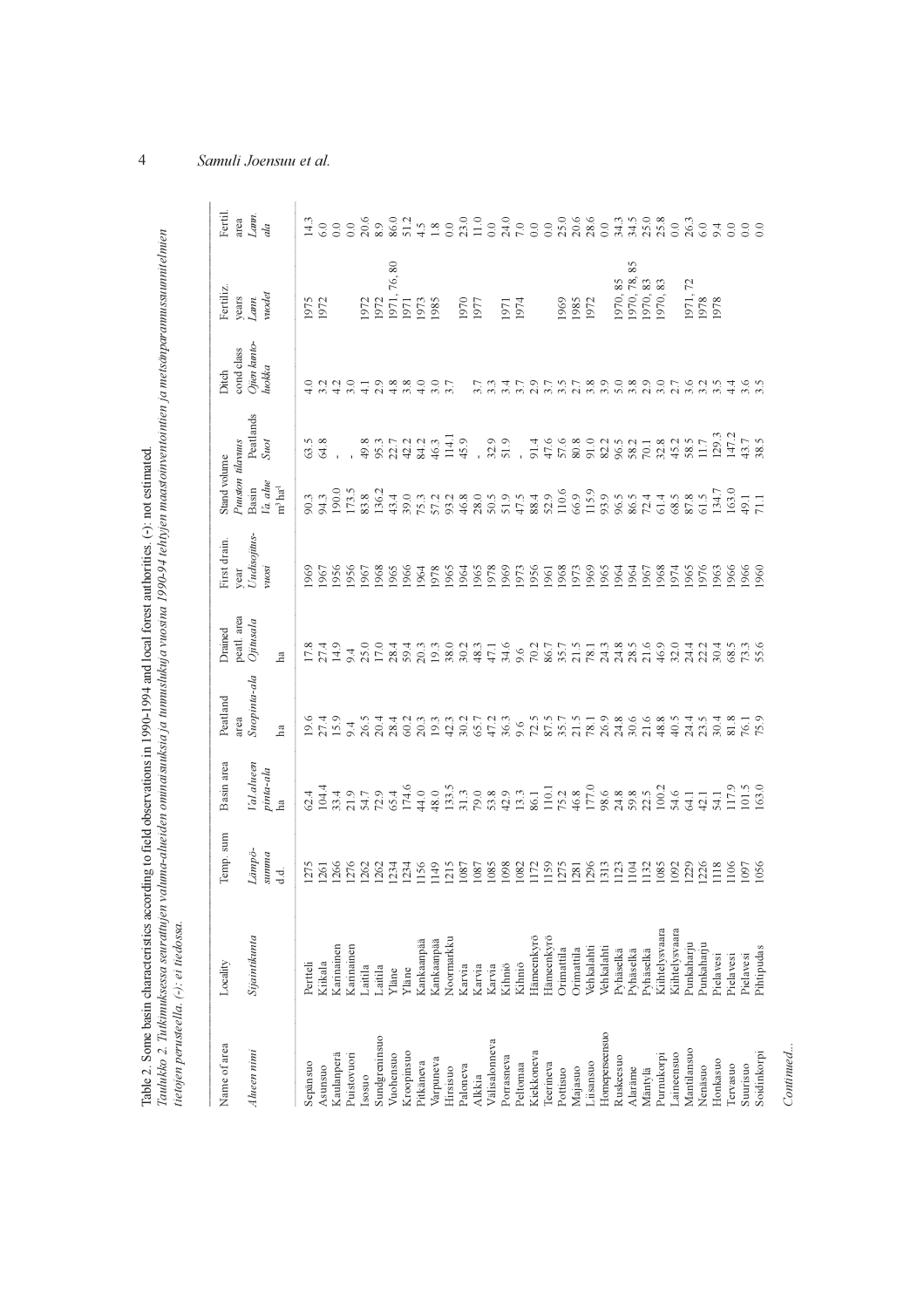|                                                                                                                                                                                                                                      | 1988<br>1970 – 1972, 1985 – 1986 – 1986 – 1986 – 1987<br>1987 – 1987 – 1988 – 1988 – 1988 – 1988 – 1988 – 1988 – 1988 – 1988 – 1988 – 1989 – 1989 – 1989 – 1989 – 1989 |              |          |          |             |              |             |              |              |           |           |                    |         |          |            |          |            |                 |               |               |          |                |            |            |       |             |                |              |             |             |          |            |                |                    |           |               |                 |                 |              |
|--------------------------------------------------------------------------------------------------------------------------------------------------------------------------------------------------------------------------------------|------------------------------------------------------------------------------------------------------------------------------------------------------------------------|--------------|----------|----------|-------------|--------------|-------------|--------------|--------------|-----------|-----------|--------------------|---------|----------|------------|----------|------------|-----------------|---------------|---------------|----------|----------------|------------|------------|-------|-------------|----------------|--------------|-------------|-------------|----------|------------|----------------|--------------------|-----------|---------------|-----------------|-----------------|--------------|
| condicional de dividua de la controva de crasa de coatón.<br>Gunto de dividual de la contrado de controva de crasa de coatón.                                                                                                        |                                                                                                                                                                        |              |          |          |             |              |             |              |              |           |           |                    |         |          |            |          |            |                 |               |               |          |                |            |            |       |             |                |              |             |             |          |            |                |                    |           |               |                 |                 |              |
| d haveasa ah deadhacadh as am sheachtar an hair ann an air<br>6 - Faocasa ah deadhacadh an an sheachtar an sheachtar an h                                                                                                            |                                                                                                                                                                        |              |          |          |             |              |             |              |              |           |           |                    |         |          |            |          |            |                 |               |               |          |                |            |            |       |             |                |              |             |             |          |            |                |                    |           |               |                 |                 |              |
|                                                                                                                                                                                                                                      |                                                                                                                                                                        |              |          |          |             |              |             |              |              |           |           |                    |         |          |            |          |            |                 |               |               |          |                |            |            |       |             |                |              |             |             |          |            |                |                    |           |               |                 |                 |              |
|                                                                                                                                                                                                                                      |                                                                                                                                                                        |              |          |          |             |              |             |              |              |           |           |                    |         |          |            |          |            |                 |               |               |          |                |            |            |       |             |                |              |             |             |          |            |                |                    |           |               |                 |                 |              |
|                                                                                                                                                                                                                                      |                                                                                                                                                                        |              |          |          |             |              |             |              |              |           |           |                    |         |          |            |          |            |                 |               |               |          |                |            |            |       |             |                |              |             |             |          |            |                |                    |           |               |                 |                 |              |
|                                                                                                                                                                                                                                      |                                                                                                                                                                        |              |          |          |             |              |             |              |              |           |           |                    |         |          |            |          |            |                 |               |               |          |                |            |            |       |             |                |              |             |             |          |            |                |                    |           |               |                 |                 |              |
| enda<br>1980 - Paris Barthari, marca especient e especient e de la califación de la califación de la califación de la<br>1980 - Paris Barthari, marca e especienta de la califación de la califación de la califación de la califaci |                                                                                                                                                                        |              |          |          |             |              |             |              |              |           |           |                    |         |          |            |          |            |                 |               |               |          |                |            |            |       |             |                |              |             |             |          |            |                |                    |           |               |                 |                 |              |
|                                                                                                                                                                                                                                      |                                                                                                                                                                        |              |          |          |             |              |             |              |              |           |           |                    |         |          |            |          |            |                 |               |               |          |                |            |            |       |             |                |              |             |             |          |            |                |                    |           |               |                 |                 |              |
| <b>Pihtipudas</b><br>Kinnula                                                                                                                                                                                                         | Kinnula<br>Keuruu                                                                                                                                                      | Keuruu       | Ylistaro | Ylistaro | sojoki      | sojoki       | Kauhajoki   | Kauhajoki    |              | Kauhajoki | Kauhajoki | Ähtäri             | Ähtäri  | Kannus   | Kannus     | Kannus   | Kannus     | <b>Coholamp</b> | Kalajoki      | Kalajoki      | Sotkamo  | Sotkamo        | Kuhmo      | Kuhmo      | Kuhmo | $Y1i-Ii$    | Yli-Ii         | Vihanti      | Vihanti     | <b>Julu</b> | Oulu     | Oulu       | Oulu           | Jtajärvi           | Pyhäjoki  | Pyhäjoki      | <b>Ceminmaa</b> | <b>Zeminmaa</b> | Tornio       |
| Heinäsuo<br>Saarineva                                                                                                                                                                                                                | Käsälänkorpi<br>Haarasuo                                                                                                                                               | Käännetynsuo | Kämppä   | Viitikko | Vähä-Oivari | coistonluoma | Hautakangas | Juurakkoneva | Sydänkorven- | rämäkkä   | Hosimäki  | <b>lakkikallio</b> | Huikuri | Tupasalo | Kiviniittu | Korpiala | Märsynräme | Valkiaräme      | Raippamaanoja | Kannistonräme | Jänissuo | Mustakorvensuo | Rapasensuo | Komulansuo | Jutja | Käärmekorpi | Heininsuosalmi | Hämäläisneva | ievonkangas | Pilpasuo    | Tuppisuo | sosuonräme | Korpikoskensuo | <b>Ruostekorpi</b> | Ollinneva | Pöytäpuunneva | Prakunmaa       | Mykkä           | Kontionjänkä |

 $\overline{5}$ 

Table 2. Continues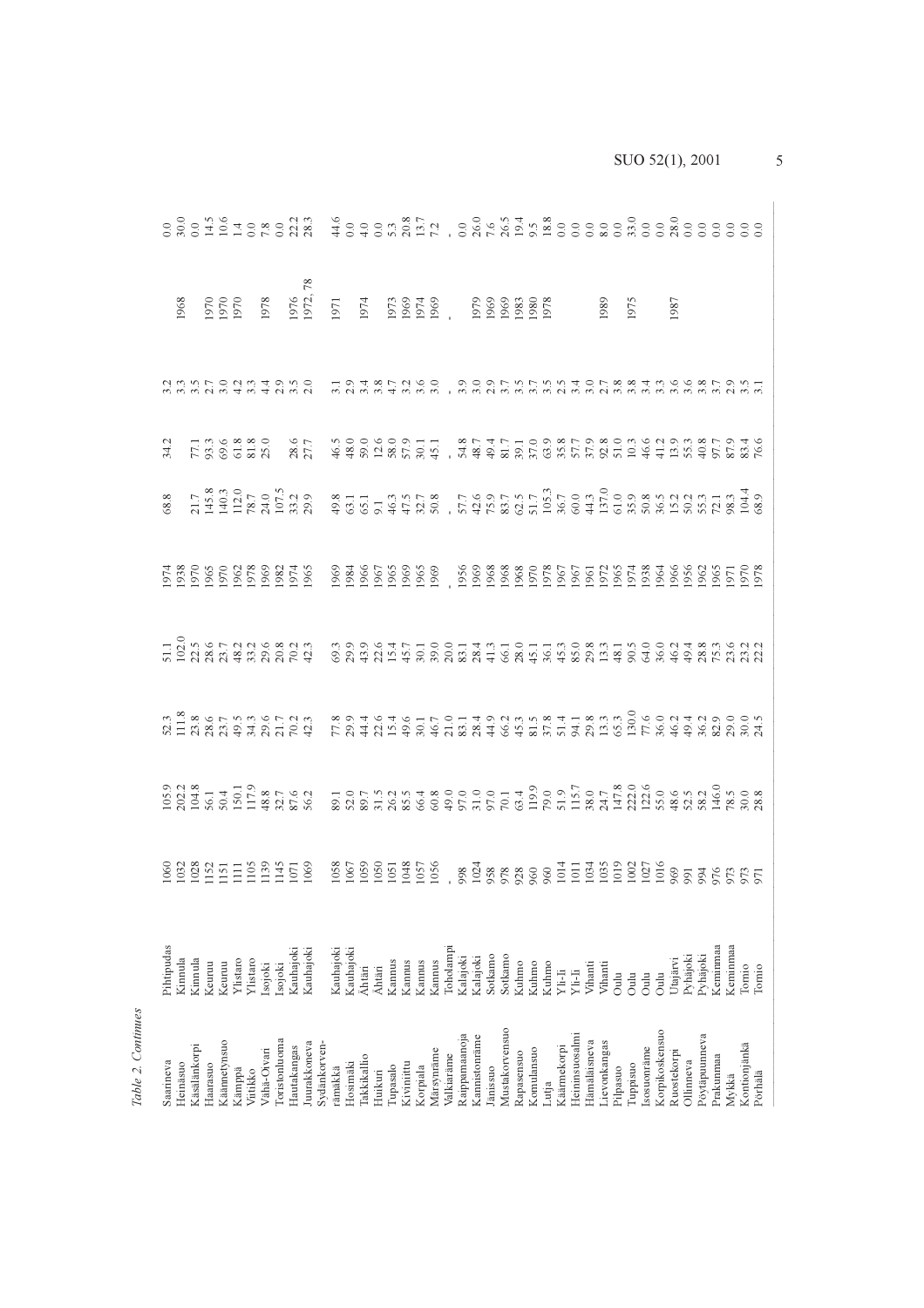

Fig. 2. Linear regression between DOC and KMnO<sub>4</sub>-consumption.  $n = 714$ .

Kuva 2. Orgaanisen hiilen pitoisuuden ja kaliumpermanganaatin kulutuksen välinen lineaarinen korrelaatio.  $n = 714$ .

The water quality of the samples was characterised using descriptive statistics e.g. means, deviations, frequency distributions, Pearson correlation coefficient, regression analysis and mean tests. The statistical analysis was performed using the SYSTAT statistical package (SYSTAT  $1996$ ).

# **RESULTS**

#### Ditch water quality

# Nitrogen

Site mean total nitrogen concentration ranged from 0.22 to 2.02 mg  $l^{-1}$ . The average of all 2820 samples was 0.738 mg  $l^{-1}$  (Tables 3 and 4), which is almost double the value reported by Kortelainen et al. (1999) for stream water draining pristine forest land. In addition to the different fractions of N, total N concentrations were positively correlated with the concentrations of potassium, calcium, magnesium and iron (Table 5).

Table 3. Statistical parameters describing the runoff water quality of all samples from 75 forest ditch networks located throughout Finland. n = number of samples,  $\bar{x}$  = arithmetic mean,  $S_d$  = standard deviation, s  $\bar{x}$  = standard error of mean,  $x_{min}$  = minimum value,  $x_{max}$  = maximum value,  $Q_1$  = lower quartile,  $M_d$  = median,  $Q_3$  = upper quartile. All concentrations in mg  $1^{-1}$ . SS = suspended solids, EC = electric conductivity,  $\mu$ S cm<sup>-1</sup>.

Taulukko 3. Eri puolilla Suomea sijaitsevien 75 vanhan ojitusalueen valumavesien ravinnepitoisuudet, kiintoainepitoisuudet (SS), pH ja johtokyky (EC,  $\mu$ S cm<sup>-1</sup>). n = havaintojen lukumäärä,  $\bar{x}$  = keskiarvo, S<sub>d</sub> = keskihajonta,  $s\bar{x}$  = keskiarvon keskivirhe,  $x_{min}$  = havaintojen minimiarvo,  $x_{max}$  = havaintojen maksimiarvo,  $Q_1$  = alakvartiili,  $M_d$  = mediaani,  $Q_3$  = yläkvartiili. Kaikki pitoisuudet on ilmoitettu mg  $l<sup>1</sup>$ .

|                  | $\mathbf n$ | $\overline{x}$ | $S_d$  | $S_{\overline{X}}$ | $X_{min}$ | $X_{\max}$ | $Q_1$   | $M_d$   | $Q_3$  |
|------------------|-------------|----------------|--------|--------------------|-----------|------------|---------|---------|--------|
| $N_{\text{tot}}$ | 2820        | 0.738          | 0.386  | 0.0073             | 0.090     | 4.78       | 0.485   | 0.670   | 0.920  |
| $NH4+-N$         | 2820        | 0.042          | 0.115  | 0.0022             | < 0.007   | 1.76       | < 0.007 | < 0.007 | 0.033  |
| $NO3 - N$        | 2821        | 0.058          | 0.199  | 0.0038             | < 0.002   | 3.92       | < 0.002 | 0.016   | 0.045  |
| DOC              | 2820        | 29.79          | 13.1   | 0.236              | 3.1       | 92.1       | 16.7    | 23.7    | 32.8   |
| SS.              | 2818        | 4.90           | 7.85   | 0.148              | < 0.20    | 148        | 0.80    | 2.40    | 6.0    |
| EC               | 2820        | 43.2           | 24.3   | 0.457              | 10.3      | 232        | 28.0    | 37.2    | 50.1   |
| pH               | 2821        | 5.61           | 1.01   | 0.019              | 3.29      | 8.58       | 4.81    | 5.54    | 6.35   |
| Na               | 2815        | 2.25           | 1.69   | 0.032              | 0.137     | 48.8       | 1.32    | 1.79    | 2.74   |
| K                | 2815        | 0.536          | 0.640  | 0.0121             | < 0.01    | 9.91       | 0.200   | 0.402   | 0.667  |
| Ca               | 2815        | 3.65           | 3.93   | 0.074              | 0.455     | 43.5       | 1.75    | 2.52    | 3.90   |
| Mg               | 2815        | 1.62           | 1.84   | 0.035              | 0.187     | 26.3       | 0.68    | 1.07    | 1.83   |
| Al               | 2815        | 0.433          | 0.296  | 0.0056             | < 0.001   | 2.50       | 0.207   | 0.396   | 0.608  |
| Fe               | 2815        | 1.59           | 1.42   | 0.0268             | 0.048     | 18.6       | 0.640   | 1.19    | 2.07   |
| S                | 2815        | 1.89           | 1.94   | 0.0366             | 0.263     | 68.9       | 0.89    | 1.45    | 2.43   |
| P                | 2815        | 0.056          | 0.0512 | 0.0001             | < 0.001   | 0.596      | 0.031   | 0.045   | 0.066  |
| B                | 2815        | 0.0104         | 0.0093 | 0.0002             | < 0.001   | 0.116      | 0.0048  | 0.0091  | 0.0140 |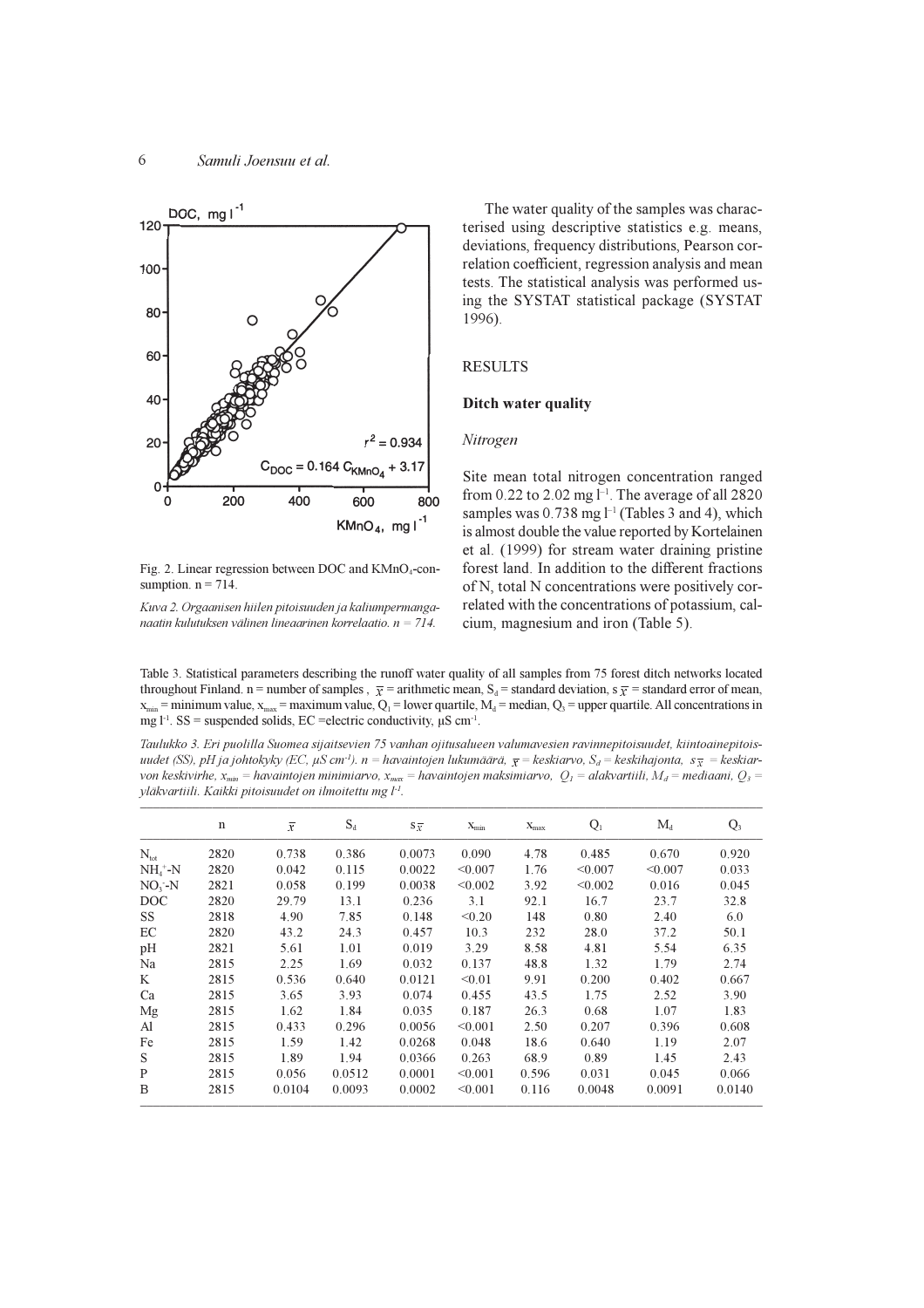Site mean NH<sub>4</sub>-N concentrations varied from 0 to 0.385 mg  $l^{-1}$  and the mean concentration of all samples was 0.042 mg l<sup>-1</sup>. In most runoff water samples the NH<sub>4</sub>-N concentration was close to zero, as indicated by the median value (Tables 3 and 4). The highest mean monthly  $N_{tot}$  and  $NH_4$ -N concentrations occurred in July  $-$  August (Fig.  $3)$ .

Site mean NO<sub>3</sub>-N concentrations varied from 0 to 1.207 mg  $l^{-1}$ . Most samples had very low nitrate concentrations, the median concentration of all samples being 0.016 mg  $l^{-1}$  (Tables 3 and 4). There was no seasonal trend in the variation of nitrate nitrogen.

# Phosphorus

The mean concentration of total dissolved phosphorus calculated from all samples (n=2815) was 0.056 mg  $l^{-1}$  and the median 0.045 mg  $l^{-1}$ . These values are higher than  $P_{tot}$ -values reported earlier for runoff water from peatlands (Heikurainen et al. 1978, Kenttämies 1987, Saukkonen & Korte-

lainen 1995, Kortelainen & Saukkonen 1998). Site mean total phosphorus concentrations varied from 0.026 to 0.458 mg l<sup>-1</sup> and the median concentration from 0.024 to 0.486 mg l<sup>-1</sup>. Phosphorus concentrations were highest during the low flow period of July–August and were only weakly correlated with most of the other water quality parameters. There was a statistically significant correlation with organic nitrogen and DOC, though (Table 5).

# DOC and pH

The site mean of DOC concentration varied from 6.88 to 47.09 mg  $l^{-1}$  and averaged 26.1 mg  $l^{-1}$ . The mean DOC concentration calculated from all samples ( $n=2820$ ) was 29.8 mg  $l^{-1}$ . In agreement with what has been reported earlier by Kauppi (1979), DOC concentrations were the lowest during the high water flow period in spring and increased gradually towards autumn. The concentration of dissolved organic carbon correlated positively with total N and organic N concentra-

Table 4. Mean runoff water quality of 75 basins as calculated on the basis of all samples and basin means and medians. Concentrations: mg  $1^1$ , SS = suspended solids (mg  $1^1$ ), EC = electric conductivity (uS cm<sup>-1</sup>).

Taulukko 4. Valumaveden keskimääräiset kemialliset ominaisuudet 75 vanhassa ojastossa kaikkien näytteiden keskiluvuilla ja ojastokohtaisilla keskiluvuilla ilmaistuina Pitoisuudet mg  $l<sup>1</sup>$ , SS = kiintoainepitoisuus, EC = sähkönjohtavuus  $(\mu S \, cm^{-1})$ .

| Water quality<br>parameter<br>Vedenlaatu-<br>muuttuja | Arithmetic mean<br>of all samples<br>Kaikkien näytteiden<br>keskiarvo<br>$(n=2815)$ | Average of<br>basin means<br>Aluekeskiarvojen<br>keskiarvo<br>$(n = 75)$ | Median of<br>all samples<br>Kaikkien näytteiden<br>mediaani<br>$(n = 2815)$ | Median of<br>basin means<br>Aluekeskiarvojen<br>mediaani<br>$(n=75)$ |
|-------------------------------------------------------|-------------------------------------------------------------------------------------|--------------------------------------------------------------------------|-----------------------------------------------------------------------------|----------------------------------------------------------------------|
| $N_{\text{tot}}$                                      | 0.738                                                                               | 0.760                                                                    | 0.670                                                                       | 0.732                                                                |
| $NH4-N$                                               | 0.042                                                                               | 0.039                                                                    | 0.000                                                                       | 0.018                                                                |
| $NO3-N$                                               | 0.058                                                                               | 0.064                                                                    | 0.016                                                                       | 0.036                                                                |
| <b>DOC</b>                                            | 29.8                                                                                | 26.1                                                                     | 23.7                                                                        | 25.2                                                                 |
| SS                                                    | 4.90                                                                                | 4.72                                                                     | 2.40                                                                        | 2.84                                                                 |
| EC                                                    | 43.2                                                                                | 41.7                                                                     | 37.2                                                                        | 38.1                                                                 |
| pH                                                    | 5.61                                                                                | 5.61                                                                     | 5.54                                                                        | 5.56                                                                 |
| Na                                                    | 2.25                                                                                | 2.29                                                                     | 1.79                                                                        | 2.16                                                                 |
| K                                                     | 0.536                                                                               | 0.575                                                                    | 0.402                                                                       | 0.497                                                                |
| Ca                                                    | 3.65                                                                                | 3.81                                                                     | 2.52                                                                        | 3.71                                                                 |
| Mg                                                    | 1.62                                                                                | 1.68                                                                     | 1.07                                                                        | 1.63                                                                 |
| Al                                                    | 0.433                                                                               | 0.448                                                                    | 0.396                                                                       | 0.432                                                                |
| Fe                                                    | 1.59                                                                                | 1.60                                                                     | 1.19                                                                        | 1.38                                                                 |
| S                                                     | 1.89                                                                                | 2.04                                                                     | 1.45                                                                        | 1.88                                                                 |
| P                                                     | 0.056                                                                               | 0.061                                                                    | 0.045                                                                       | 0.055                                                                |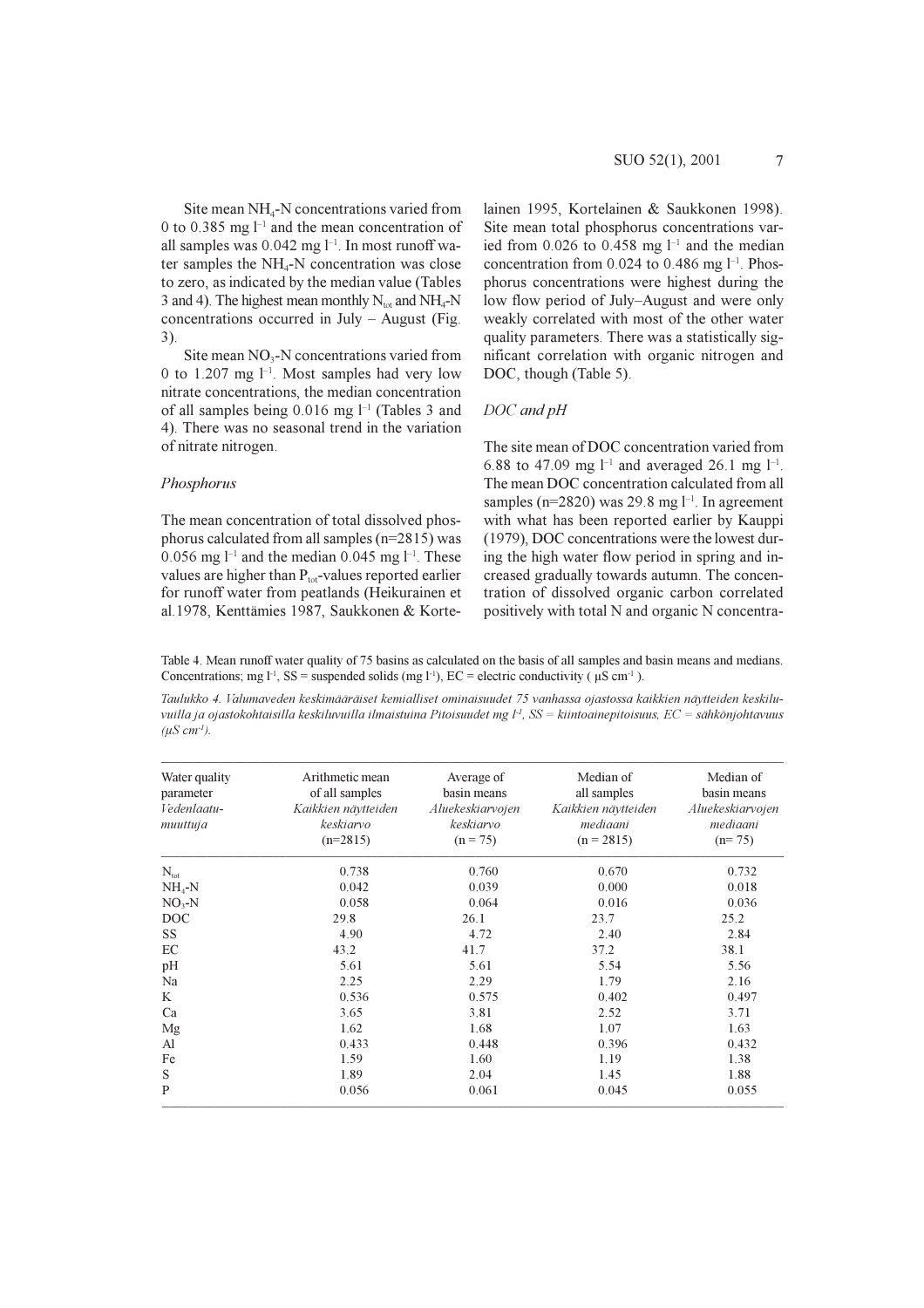$\,$   $\,$ 



Fig. 3. Mean monthly pH, electric conductivity (EC), element concentrations, concentration of suspended solid material and C/N-ratio in runoff water from old ditch networks.

Kuva 3. Vanhoilta ojitusalueilta valuvan veden ravinnepitoisuuksien, kiintoainepitoisuuden ja liuenneen orgaanisen hiilen (DOC) pitoisuuden sekä pH:n, johtokyvyn (EC) ja hiili-typpisuhteen huhti-lokakuun keskiarvot.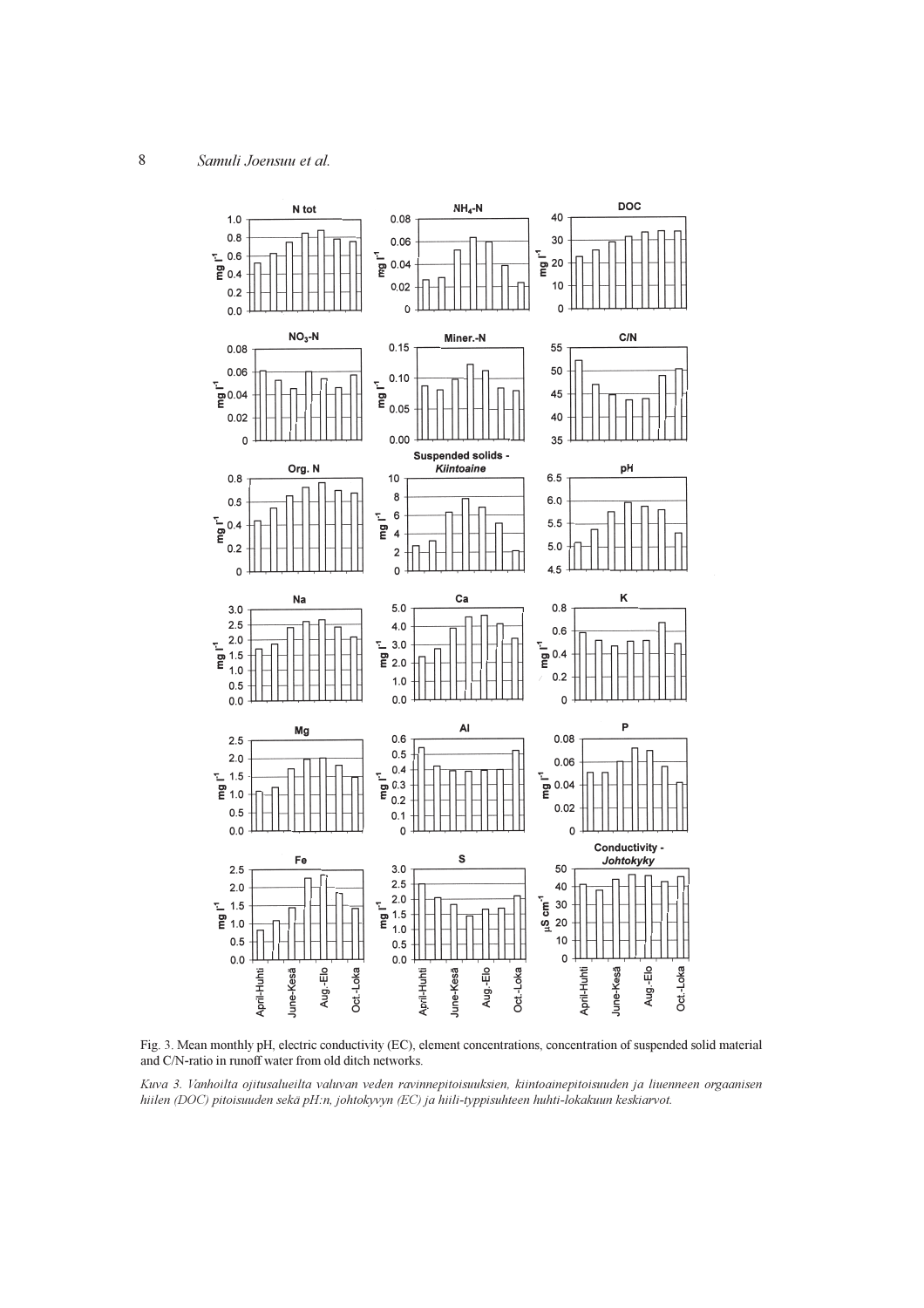

Fig. 4. Distribution of the 75 basin mean values of some water quality parameters. Kuva 4. Tutkimuksessa seurattujen 75 vanhan ojaston vedenlaatutunnusten keskiarvojen jakaumat.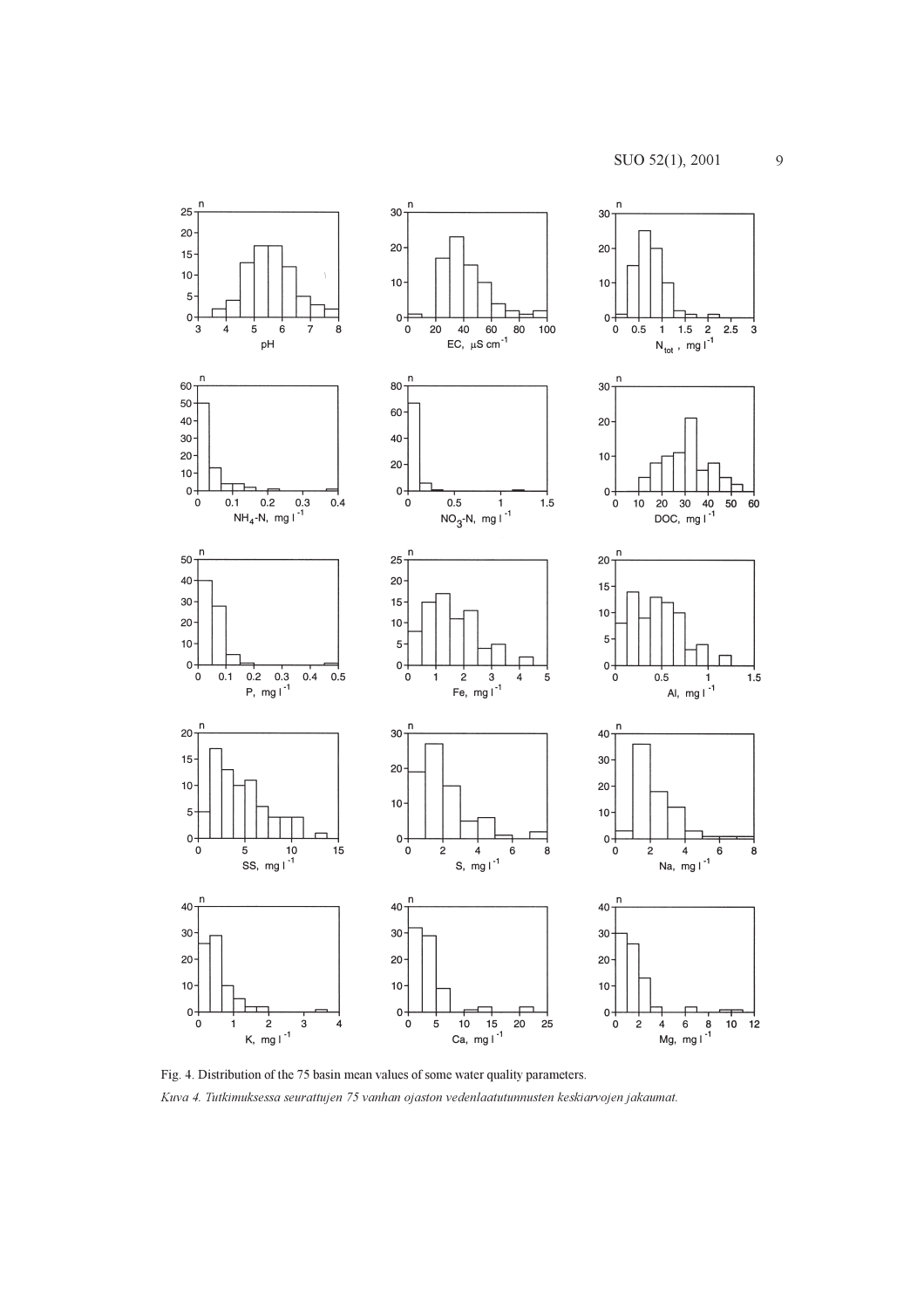tions (Table 5).

The average pH-value of all samples was 5.61, and the site mean value varied from 3.89 to 7.63. Using H<sup>+</sup>-concentration instead of sample pH, a mean pH value as low as 4.80 was arrived at. The site mean pH values were normally distributed. The average pH value was at its lowest in April (5.08) and at its highest in July (5.95) (Fig. 3).

#### Suspended solids

The site mean concentration of suspended solids varied from 0.91 to 13.1 mg l<sup>-1</sup> and averaged 4.72 mg  $l^{-1}$  (Table 4). The median concentration of suspended solids calculated from all samples ( $n =$ 2815) was 2.40 mg  $l^{-1}$ , while the mean value is 4.90 mg l<sup>-1</sup>, the difference indicated a skewed distribution (Fig. 4). The highest monthly mean concentrations of suspended solids occurred in July  $(7.77 \text{ mg } l^{-1})$  and the smallest in October  $(2.13 \text{ m})$ mg  $l^{-1}$ ) and April (2.68 mg  $l^{-1}$ ) (Fig. 3).

#### **Base** cations

Site mean concentration of sodium varied from 0.73 to 7.00 mg  $l^{-1}$ , with a mean value of 2.29 mg  $1<sup>-1</sup>$ . The corresponding values for potassium were 0.12 to 3.47 mg  $l^{-1}$  and 0.58 mg  $l^{-1}$ . The site median K concentration was  $0.50$  mg  $l^{-1}$ . The concentration of potassium correlated positively and significantly with the concentration of nitrate nitrogen ( $r = 0.75$ ;  $p < 0.001$ ) and the other cations.

The site mean concentration of calcium averaged 3.81 mg  $l^{-1}$  and ranged from 0.81 to 22.2 mg  $l^{-1}$ . There was a strong positive correlation between the site mean concentrations of calcium and magnesium ( $r = 0.95$ ;  $p < 0.001$ ).

The site mean concentration of magnesium varied from 0.32 to 10.48 mg  $l^{-1}$  with a value of 1.68 mg  $l^{-1}$  and a median at 1.63 mg  $l^{-1}$ . With the exception of potassium concentrations, which did not show any seasonal trend, the concentrations of base cations were at their highest during midsummer.

#### Aluminum, iron and sulphur

The site mean concentration of aluminum varied from 0.04 to 1.19 mg  $l^{-1}$ , and for iron between 0.14 and 4.49 mg  $l^{-1}$ . The site mean concentrations of aluminum and iron were 0.45 mg  $\mathbb{H}^1$  and  $1.60$  mg  $l^{-1}$ , respectively. The mean concentration of aluminum was at its highest in April and October and that of iron in July-August.

Table 5. Pearson correlation coefficients between site mean values of some water quality parameters in runoff water from old ditch networks. SS = suspended solids, EC = electric conductivity. Statistically significant correlations ( $p$ <0.05;  $n =$ 75) marked with boldface.

Taulukko 5. Eräiden ravinteiden, kiintoaineen, pH:n, hiili-typpisuhteen, ja johtokyvyn väliset korrelaatiokertoimet vanhoilla ojitusalueilla. SS = kiintoaine, EC = sähkönjohtavuus. Tilastollisesti merkitsevät korrelaatiot (p<0.05; n = 75) merkitty lihavoidulla tekstillä.

|     |                                               |                         | Ntot $NH_A-N NO_3-N Org N Min N DOC CN SS EC$                |       |                                         |         |       |       |       | рH                                                                                                     | $\mathbf{P}$ | K     | Na      | Ca    | $Mg$ Al |                                                                                                                                  | Fe | S     |
|-----|-----------------------------------------------|-------------------------|--------------------------------------------------------------|-------|-----------------------------------------|---------|-------|-------|-------|--------------------------------------------------------------------------------------------------------|--------------|-------|---------|-------|---------|----------------------------------------------------------------------------------------------------------------------------------|----|-------|
|     | Ntot 1.000                                    |                         |                                                              |       |                                         |         |       |       |       |                                                                                                        |              |       |         |       |         |                                                                                                                                  |    |       |
|     | $NH4-N$ 0.267 1.000                           |                         |                                                              |       |                                         |         |       |       |       |                                                                                                        |              |       |         |       |         |                                                                                                                                  |    |       |
|     | $NO3-N$ 0.625 0.031 1.000                     |                         |                                                              |       |                                         |         |       |       |       |                                                                                                        |              |       |         |       |         |                                                                                                                                  |    |       |
|     | Org N 0.859 0.086 0.181 1.000                 |                         |                                                              |       |                                         |         |       |       |       |                                                                                                        |              |       |         |       |         |                                                                                                                                  |    |       |
|     | Min N $0.673$ 0.386 0.934 0.198               |                         |                                                              |       | - 1.000                                 |         |       |       |       |                                                                                                        |              |       |         |       |         |                                                                                                                                  |    |       |
|     | DOC $0.602$ $0.039 -0.049$ $0.819 -0.031$     |                         |                                                              |       |                                         | - 1.000 |       |       |       |                                                                                                        |              |       |         |       |         |                                                                                                                                  |    |       |
|     | $CN$ -0.189 -0.083 -0.312 -0.030 -0.318 0.520 |                         |                                                              |       |                                         |         | 1.000 |       |       |                                                                                                        |              |       |         |       |         |                                                                                                                                  |    |       |
| SS. |                                               |                         | $0.273$ $0.335$ $0.163$ $0.175$ $0.270$ $-0.112$ $-0.405$    |       |                                         |         |       | 1.000 |       |                                                                                                        |              |       |         |       |         |                                                                                                                                  |    |       |
| ЕC  |                                               | $0.519 \quad 0.040$     |                                                              |       | $0.298$ $0.488$ $0.289$ $0.337 - 0.150$ |         |       | 0.163 | 1.000 |                                                                                                        |              |       |         |       |         |                                                                                                                                  |    |       |
| pН  |                                               |                         | $0.134$ $0.144$ $0.260 -0.024$ $0.291 -0.436 -0.663$ $0.540$ |       |                                         |         |       |       | 0.077 | 1.000                                                                                                  |              |       |         |       |         |                                                                                                                                  |    |       |
| P   |                                               | $0.326 - 0.012$         |                                                              |       |                                         |         |       |       |       | $0.001$ $0.434 - 0.004$ $0.404$ $0.023 - 0.032$ $0.425 - 0.193$                                        | 1.000        |       |         |       |         |                                                                                                                                  |    |       |
| K   |                                               | $0.594 \quad 0.019$     |                                                              |       |                                         |         |       |       |       | $0.748$ $0.304$ $0.697 -0.036 -0.455$ $0.344$ $0.314$ $0.411$                                          | 0.100        | 1.000 |         |       |         |                                                                                                                                  |    |       |
| Na  | 0.304                                         | 0.092                   |                                                              |       |                                         |         |       |       |       | $0.167$ $0.274$ $0.186 - 0.068 - 0.515$ $0.437$ $0.258$ $0.610 - 0.046$ $0.523$                        |              |       | - 1.000 |       |         |                                                                                                                                  |    |       |
| Ca  |                                               |                         |                                                              |       |                                         |         |       |       |       | $0.468$ $0.068$ $0.313$ $0.403$ $0.313$ $0.047 -0.433$ $0.281$ $0.346$ $0.653$ $0.130$ $0.446$ $0.470$ |              |       |         | 1.000 |         |                                                                                                                                  |    |       |
| Mg  |                                               |                         |                                                              |       |                                         |         |       |       |       | $0.468$ 0.018 0.313 0.416 0.296 0.055 -0.438 0.320 0.345 0.667 0.070 0.479 0.563                       |              |       |         | 0.952 | - 1.000 |                                                                                                                                  |    |       |
| Al  |                                               |                         |                                                              |       |                                         |         |       |       |       |                                                                                                        |              |       |         |       |         | $-0.068$ $-0.276$ $-0.107$ 0.046 $-0.197$ 0.103 0.091 $-0.224$ $-0.027$ $-0.478$ 0.053 $-0.021$ $-0.108$ $-0.358$ $-0.253$ 1.000 |    |       |
| Fe  |                                               | $0.526$ $0.380$ $0.073$ |                                                              |       |                                         |         |       |       |       | $0.556$ $0.203$ $0.368$ $-0.158$ $0.599$ $0.155$ $0.229$                                               |              |       |         |       |         | $0.065$ $0.287$ $0.473$ $0.220$ $0.241$ $-0.120$ 1.000                                                                           |    |       |
| S   |                                               | $0.365 - 0.073$         | 0.171                                                        | 0.392 |                                         |         |       |       |       | $0.132$ $0.117 -0.342$ $0.115$ $0.489$ $0.117$                                                         |              |       |         |       |         | $0.276$ $0.424$ $0.393$ $0.380$ $0.419$ $0.216 - 0.003$                                                                          |    | 1.000 |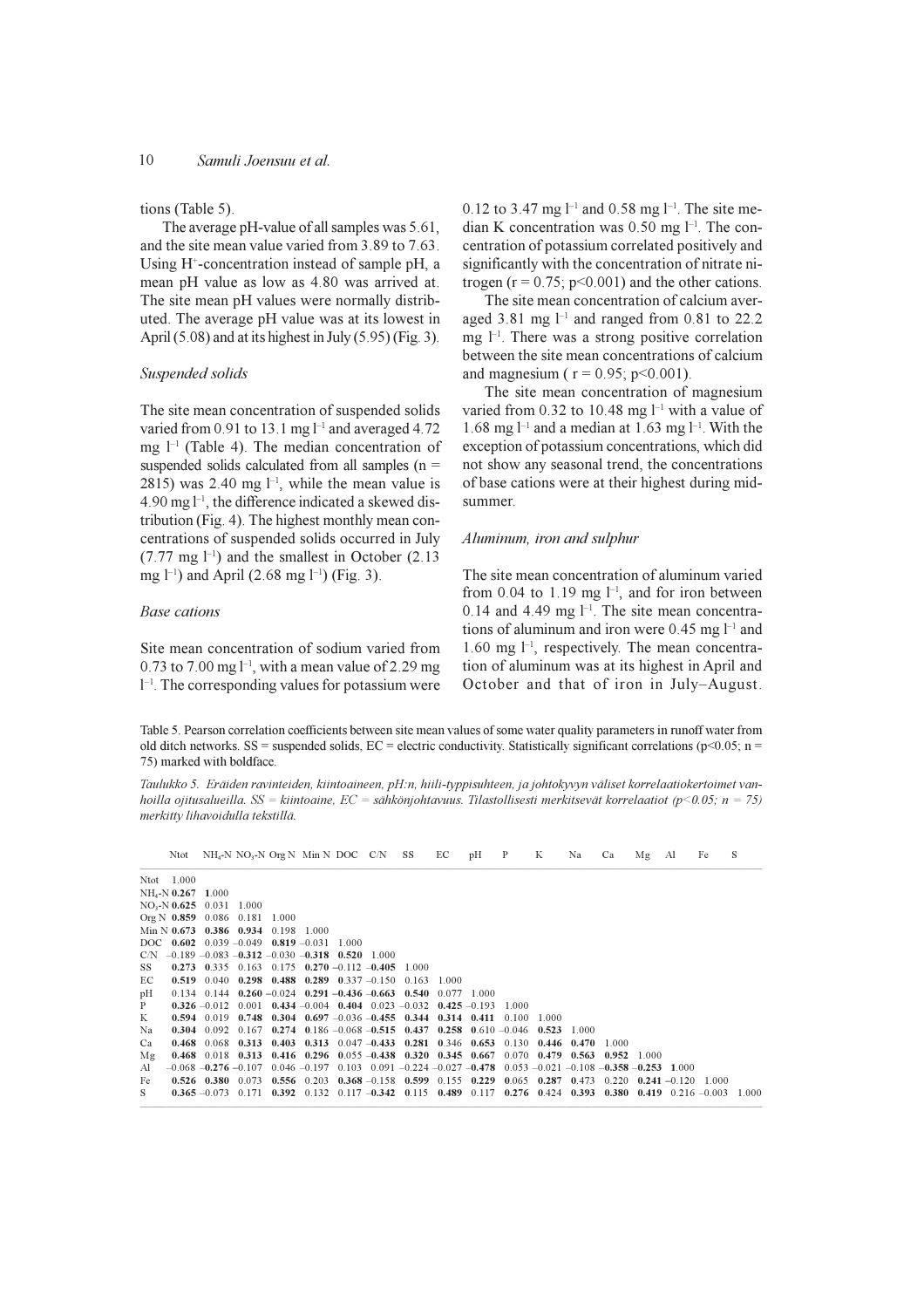Aluminum concentrations were negatively correlated with pH-value ( $r = 0.48$ ;  $p < 0.01$ ) and iron positively correlated with total nitrogen ( $r = 0.52$ ;  $p < 0.001$ ), organic nitrogen (r = 0.55; p<0.001) and suspended solids ( $r = 0.60$ ;  $p \le 0.001$ ).

The mean concentration ( $n=2815$ ) of S was 1.89 mg  $]^{-1}$ . The site mean concentrations (n = 75) varied between 0.50 and 7.52 mg l<sup>-1</sup> and correlated positively with the concentrations of base cations ( $r = 0.38 - 0.42$ ,  $p < 0.001$ ). The highest concentrations of S were observed in spring and autumn (Fig.  $3$ ).

# Relationships between basin characteristics and runoff water quality

The proportion of rich peatland site types was positively correlated with site mean total N concentration ( $r = 0.28$ ,  $p = 0.020$ ). Conversely, the proportion of poor peatland site types correlated negatively with  $N_{tot}$  concentration ( $r = -0.45$ ).  $p$  < 0.001). No clear relationship between P concentrations and site characteristics could be detected.

Site mean pH values were positively correlated with the occurrence of herb-rich peatland site types ( $r = 0.48$ ,  $p < 0.001$ ) and spruce swamps  $(r = 0.39, p < 0.001)$  within the catchment. Calcium concentrations were also positively correlated with the occurrence of spruce swamps  $(r =$  $0.42$ ,  $p<0.001$ ), and the concentrations of magnesium positively correlated with the occurrence of herb-rich peatland site types ( $r = 0.85$ ,  $p <$ 0.001) and spruce swamps ( $r = 0.54$ ,  $p \le 0.001$ ) within the catchment.

# **DISCUSSION**

In order to determine discharge water quality from drained peatland areas typical for Finland we have sampled a large number of sites (75) for a relatively short period of time  $(1-3$  years). Because of the large number of sites compared to longterm but site specific studies we were able to determine the dependence of runoff water quality on site characteristics.

The median concentrations of total N averaged 0.723 mg  $l^{-1}$  and were higher than the values reported by Kortelainen & Saukkonen (1995) and Kortelainen et al. (1997) based on 13 peatland dominated catchments. Median concentrations of mineral nitrogen (NH<sub>4</sub>+-N and NO<sub>3</sub>-N) were lower in our material. Mean concentrations of total N and  $NO_3$ <sup>-</sup>-N reported by Rekolainen (1989) fitted well within the ranges observed in our study. Mean total N concentrations in drainage water from old ditching areas  $(0.427-518 \text{ mg l}^{-1})$ observed by Kenttämies (1980, 1981) were only a little lower than the values we found, and did not differ much from total N concentrations in runoff from natural peatlands. Our total N concentration values were also similar to those reported for untreated Swedish catchments with high proportion of natural peatlands reported by Bergquist et al. (1984) and Lundin (1992), but higher (as also  $NO<sub>3</sub><sup>-</sup>-N$  concentrations) than reported for a study in eastern Finland, both before and after ditching (Ahtiainen 1990, Ahtiainen et al. 1995).

The concentration of phosphorus in runoff water from pristine peatlands in Finland rarely exceeds  $0.02$  mg  $l^{-1}$  (Kenttämies 1980). It appears that forest management increases runoff P concentrations. Median total phosphorus concentrations in this study were higher than reported by Saukkonen and Kortelainen (1995) for small, forested and peatland-dominated and forested catchments in Finland (0.028 mg  $l^{-1}$ , range 0.014– 0.033 mg  $l^{-1}$ ). Runoff P concentrations from six pristine catchments varied from 0.012 to 0.033 mg  $l^{-1}$  in a study reported by Ahtiainen & Huttunen (1995, 1999). After various forestry measures including ditching and clear cutting carried out in three of the catchments, the mean P concentration varied between 0.020 and 0.142  $mg$   $l^{-1}$  during the first three years. Rekolainen (1989) reported P concentrations in runoff water from small forest dominated catchments in Finland of 0.018 to 0.063 mg  $l^{-1}$ .

Ruskeesuo site had the highest mean phosphorus concentration (0.458 mg  $l^{-1}$ ), which was almost tenfold the mean value of all site mean values. The surface peat layer at Ruskeesuo is poorly humified Sphagnum peat, which normally contains very little iron and aluminium for phosphorus retention (Nieminen & Ahti 1993, Nieminen 2000). The catchment area was fertilized with NPK in 1970, and later, in 1985, one third of it with PK. The high phosphorus concen-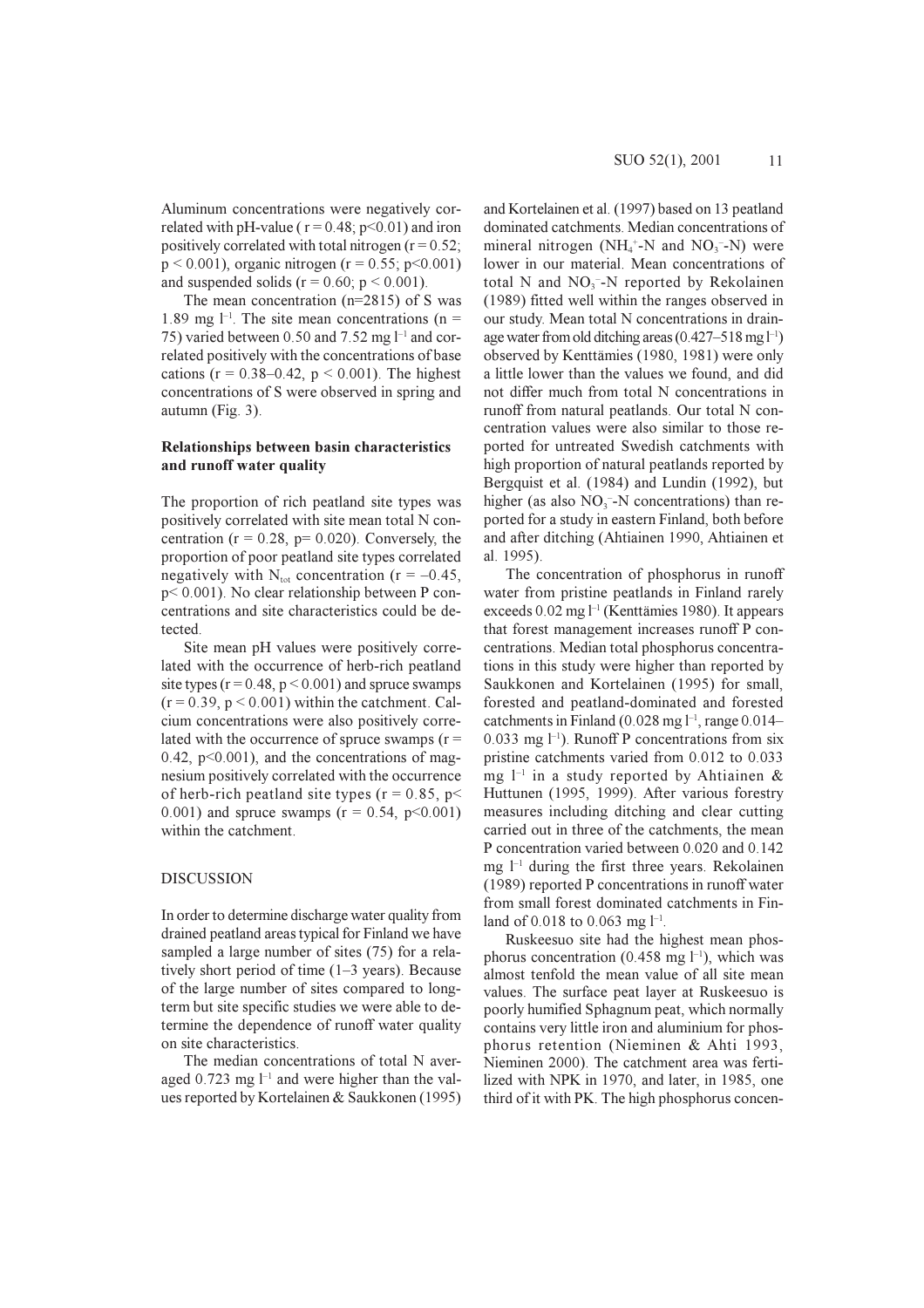trations we observed are therefore probably due to the fertilizations.

Fertilization of drained peatlands is known to increase the risk of phosphorus leaching to water courses (Ahti & Paarlahti 1988, Nieminen & Ahti 1993, Saura & al. 1995, Nieminen 2000). Many studies have also indicated that leaching of phosphorus after fertilization of peatlands is a longterm process (Malcolm & Cuttle 1978, Kenttämies 1981, Ahti 1983). In contrast to most other nutrients, runoff P were associated with the occurrence of poor peatland site types within the catchment. These site types are characterized by having oligotrophic Sphagmum peat that contain little aluminium and iron. The retention of P in peat is known to be strongly controlled by the amount of Al and Fe (Nieminen 2000). The relatively high mean and median P concentrations observed in this study is thus considered to be also partly due to the lack of retention of P applied in fertilizer. More than half of our study sites had been fertilized at least once during the two decades preceding sampling.

The concentration of dissolved organic material in the discharge water tends to increase with the proportion of peatland in the catchment (Lundin 1988, Saukkonen and Kortelainen 1995). Dissolved organic matter concentrations in runoff do not essentially differ between old ditching areas and pristine peatlands (Heikurainen et al. 1978, Kenttämies 1981, Sallantaus 1994). Laaksonen & Malin (1980, 1984) showed that DOC concentrations did not increase in the Finnish water courses during the decades of extensive peatland forestry ditching activity. In some sites, the concentrations of dissolved organic matter in stream waters have even decreased as a result of ditching operations (Hynninen 1988).

DOC concentrations in our material (site median 25.2 mg  $l^{-1}$ ) was at the same level as the values of organic carbon measured by Kenttämies and Laine (1984) for drained peatlands, but somewhat higher than the concentrations of total organic carbon reported by Saukkonen and Kortelainen (1995, basin median 20.0 mg l<sup>-1</sup>). However, Saukkonen and Kortelainen (1995) sampled runoff from forest streams and not from the main ditch on peatland as in our study.

Both the site mean and median concentration

of suspended solids (Table 4) were similar to values reported in other studies. According to Kenttämies (1987) the concentration of suspended solids in runoff from peatlands drained 20–40 years ago was 5.08–9.24 mg  $l^{-1}$  and 3.32 to 7.78 mg  $l^{-1}$  for pristine peatlands. Saukkonen and Kortelainen (1995) reported an average median concentration value of 3.5 mg  $l<sup>-1</sup>$  for catchments with a proportion of peatland cover  $>$  35%. However, our concentrations of suspended solids were higher than those reported for natural brooks in eastern Finland (Ahtiainen 1988, 1990, Ahtiainen & Huttunen 1995).

Discharge waters from peatland catchments are more acid than those from catchments dominated by mineral soils (Rekolainen 1989, Saukkonen & Kortelainen 1995, Kortelainen & Saukkonen 1998). In our data, the site mean pH varied from 3.9 to 7.6. Our median pH value is similar to pH values reported by Heikurainen et al. (1978) and Saukkonen & Kortelainen (1995). We also found a clear seasonal pattern in pH, with highest values in July–August and lowest values in April and October. A similar seasonal pattern has been observed in the pH in natural brooks by Ahtiainen (1990).

As also found in other studies (e.g. Saukkonen & Kortelainen 1995, Kortelainen 1997), pH was positively correlated to the concentration of base cations and negatively correlated to DOC concentrations. The strong positive correlation between the concentration of base cations and the pH-value, and a negative correlation between the concentration of dissolved organic carbon and pH. were also reported by Saukkonen & Kortelainen (1995) and Kortelainen et al. (1997).

The median concentration of iron  $(1.9 \text{ mg } l^{-1})$ reported by Saukkonen and Kortelainen (1995) from 13 small catchments with a high proportion of peatlands was higher than the site median value  $(1.38 \text{ mg l}^{-1})$  in our study. Lower iron concentrations  $(0.7-1.0 \text{ mg l}^{-1})$  have been reported for Finnish catchments comprising of pristine forest land (Kortelainen et al. 1999). The concentrations of aluminum measured in pristine brook waters by Ahtiainen (1990) and in a sedge-rich peatland area in central Sweden (Lundin 1992) were lower than the site mean value in our study.

The concentrations of S observed in this study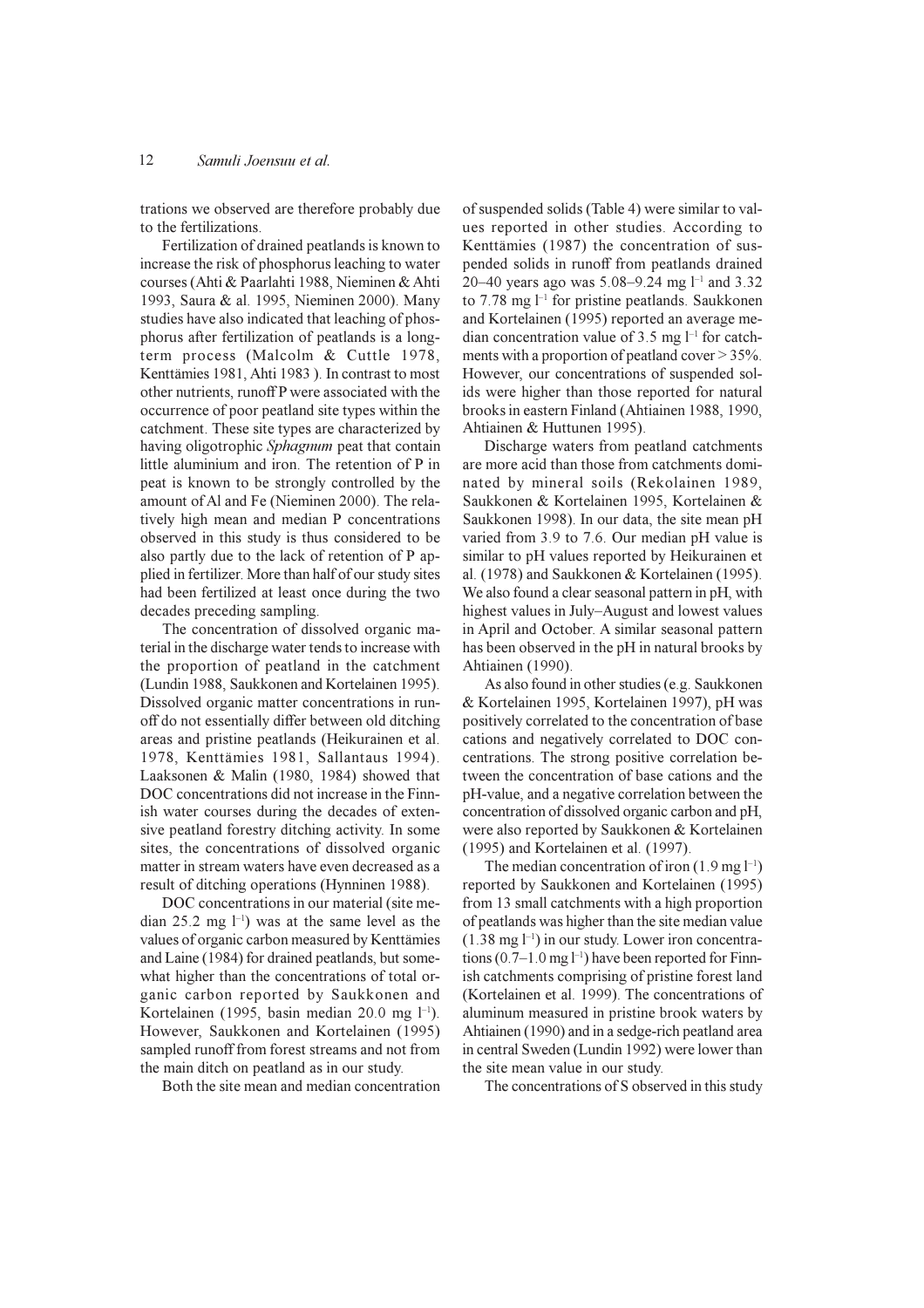With the exception of phosphorus, more nutrients seemed to leach into the ditch waters from catchments dominated by eutrophic peatland site types than from catchments dominated by oligotrophic types. The discharge waters from catchments dominated by rich sites were also less acid

# **ACKNOWLEDGEMENTS**

We wish to thank the staff of the Central Laboratory of the Forest Research Institute for an excellent job in performing the chemical analysis of our study and the staff of the local Forestry Centres in different parts of Finland for providing us with the major part of the information dealing with the ditch networks and for carrying out the water sampling. We also wish to thank Mr. Kauko Taimi for performing much of the field work in the planning stages of the study and Ms Inkeri Suopanki for help in processing the data. The English was revised by Dr. Michael Starr, who also contributed to the contents of the manuscript by valuable criticism

# **REFERENCES**

- Ahti, E. 1983. Fertilizer-induced leaching of phosphorus and potassium from peatlands drained for forestry. Communicationes Instituti Forestalis Fenniae 111: 1-20.
- Ahti, E. & Paarlahti, K. 1988. Ravinteiden huuhtoutuminen talvella lannoitetulta metsäojitusalueelta. (Summary: Leaching of nutrients from a peatland area after fertilizer application on snow.) Suo 39: 19-25.
- Ahtiainen, M. 1988. Effects of clear-cutting and forestry drainage on water quality in the Nurmes-study. Proceedings of the International Symposium on the Hydrology of Wetlands in Temperate and Cold Regions. Joensuu, Finland 6-8 June, 1988. Vol. 1, The Academy of Finland, Valtion painatuskeskus, Helsinki. pp.  $206 - 219$
- Ahtiainen, M. 1990. Avohakkuun ja metsäojituksen vaikutukset purovesien laatuun. Vesi- ja ympäristöhallinnon julkaisuja – sarja A 45: 1–122.
- Ahtiainen, M. & Huttunen, P. 1995. Metsätaloustoimenpiteiden pitkäaikaisvaikutukset purovesien laatuun ja kuormaan. In: Saukkonen, S & Kenttämies, K. (eds.) Metsätalouden vesistövaikutukset ja niiden torjunta Metve-projektin loppuraportti, Suomen ympäristö 2 – ympäristönsuojelu, Suomen ympäristökeskus, Helsinki. pp. 33-50.

Ahtiainen, M. & Huttunen, P. 1999. Nurmestutkimus 20

vuotta – metsätaloustoimenpiteiden pitkäaikaisvaikutukset kuuden pienen puron vesistökuormaan. In: Ahti, E., Granlund, H., and Puranen, E. (eds.) Metsätalouden ympäristökuormitus. Metsäntutkimuslaitoksen tiedonantoja - The Finnish Forest Research Institute, Research Papers 745, 29-38.

- Bergquist, B., Lundin, L. & Andersson, A. 1984. Hydrologiska och limnologiska konsekvenser av skogs- och myrdikning. Siksjöbäcksomrodet. Forskningsrapport Nr 9. Limnologiska Inst. Uppsala. B4: 1-27.
- Heikurainen, L., Kenttämies, K. & Laine, J. 1978. The environmental effects of forest drainage. (Tiivistelmä: Metsäojituksen ympäristövaikutukset). Suo 29: 49-58.
- Huikari, O. 1974. Site quality estimation of forest land. Prodeedings of the International Symposium on Forest Drainage, September 2-6 1974, Jyväskylä-Oulu, Finland, International Peat Society, Helsinki, pp. 15–24.
- Hynninen, P. 1988. Veden laadun kehityksestä Kiiminkijoessa vuosina 1971–1985. (Summary: Changes in water quality in the River Kiiminkijoki in 1971–1985.) Vesi- ja ympäristöhallinnon julkaisuja 25: 1–73.
- Hyvärinen, V., Solantie, R., Aitamurto, S. & Drebs, A. 1995. Suomen vesitase 1961-1990 valuma-alueittain. (Abstract: Water balance in Finnish Drainage Basins during 1961-90). Publications of Water and Environment Administration - series A 220: 1-68.
- Jarva, M. & Tervahauta, A. 1993. Vesinäytteiden analyysiohjeet. Metsäntutkimuslaitoksen tiedonantoja 477: 1-171.
- Joensuu, S., Ahti, E., & Vuollekoski, M. 1999. The effects of peatland forest ditch maintenance on suspended solids in runoff. Boreal Environment Research 4: 343-355.
- Kauppi, L. 1975. Orgaanisen aineen huuhtoutuminen ja siihen vaikuttavat tekijät. (Summary: the washing out of organic matter and factors affecting it). Vesihallituksen tiedotus 84: 1-72.
- Keltikangas, M., Laine, J., Puttonen, P. & Seppälä, K. 1986. Vuosina 1930–1978 metsäojitetut suot: ojitusalueiden inventoinnin tuloksia. (Summary: Peatlands drained for forestry during 1930-1978: results from field surveys of drained areas.) Acta Forestalia Fennica 193: 1-94.
- Kenttämies, K. 1980. The effects on water quality of forest drainage and fertilization in peatlands. The influence of man on the hydrological regime with special reference to representative and experimental basins. Proceedings of the Helsinki Symposium, June 1980. Publications of International Association of Hydrological Sciences 130, Adlard & Sons Ltd, Bartholomew Press, Dorking, Surrey, UK. pp. 277-284.
- Kenttämies, K. 1981. The effects on water quality of forest drainage and fertilization in peatlands. Publications of the Water Research Institute, National Board of Waters, Finland, 43: 24-31.
- Kenttämies, K. 1987. Metsäojituksen ja metsänlannoituksen vaikutus valumaveden ominaisuuksiin. Moniste. Helsingin yliopiston limnologian laitos. 34 pp. (in Finnish).
- Kenttämies, K. & Laine, J. 1984. The effects on water quality of forest drainage and phosphate fertilization in a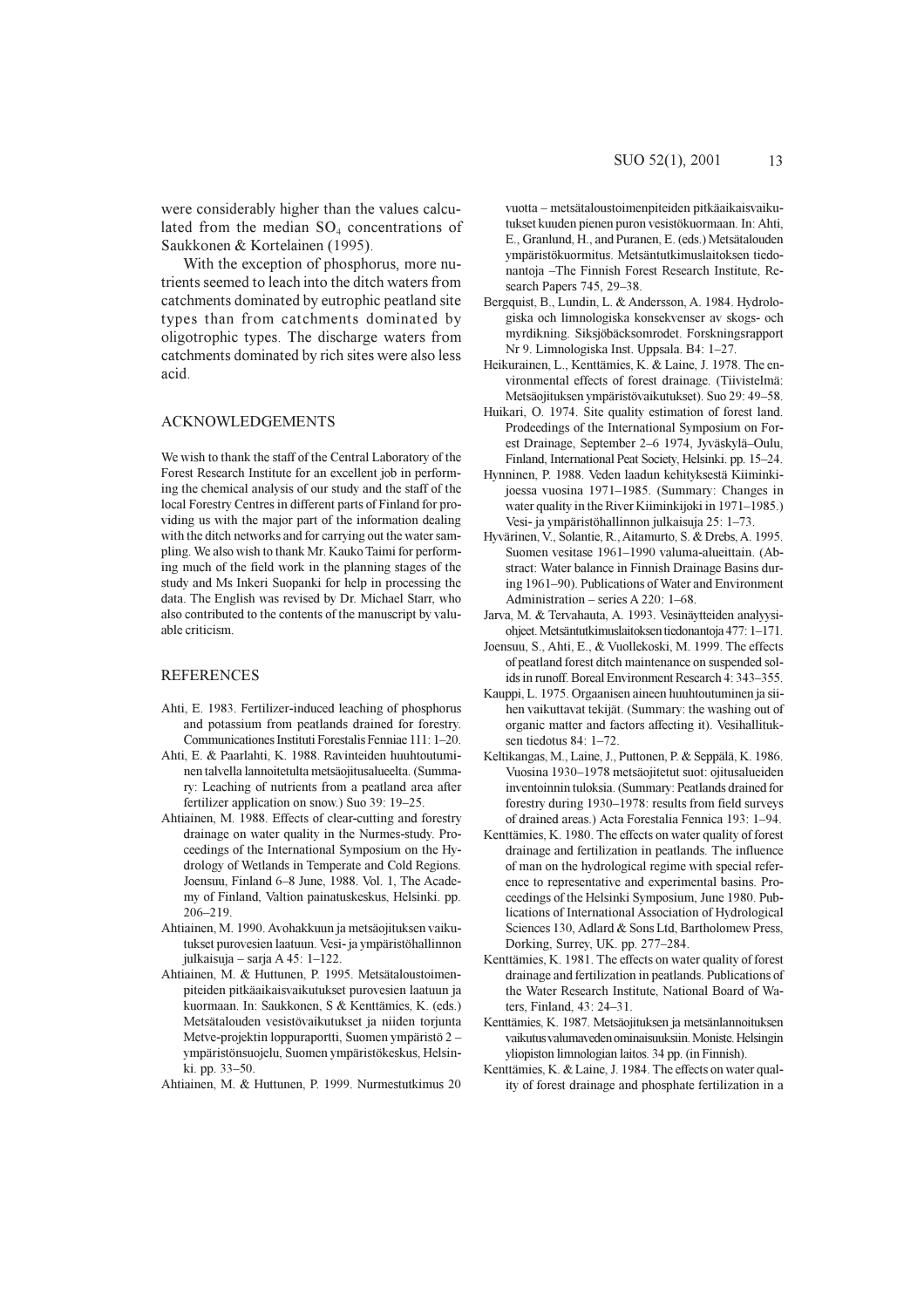#### $14$ Samuli Joensuu et al.

peatland area in Central Finland. In: Proceedings of the 7<sup>th</sup> International Peat Congress Dublin, Ireland 18-23 June 1984, Vol 3, The Irish National Peat Committee, Dublin. pp. 342-354.

- Kortelainen. P. 1993a. Content of total organic carbon in Finnish lakes and its relationship to catchment characteristics. Canadian Journal of Fisheries and Aquatic Sciences 50: 1477-1483.
- Kortelainen, P. 1993b. Contribution of organic acids to the acidity of Finnish lakes. Publications of the Water and Environment Research Institute. National Board of Waters and the Environment. Finland 13: 1–48.
- Kortelainen, P., Saukkonen, S. & Mattsson T. 1997. Leaching of nitrogen from forested catchments in Finland. Global Biochemical Cycles 4: 627-638.
- Kortelainen, P & Saukkonen, S. 1998. Leaching of nutrients, organic carbon and iron from Finnish forestry land. Water, Air, and Soil Pollution 105: 239-250.
- Kortelainen, P., Ahtiainen, M., Finér, L., Mattsson, T., Sallantaus, T. & Saukkonen, S. 1999. Luonnonhuuhtouma metsävaluma-alueilta. In: Ahti, E., Granlund, H., and Puranen, E. (eds.) Metsätalouden vmpäristökuormitus. Metsäntutkimuslaitoksen tiedonantoja - The Finnish Forest Research Institute, Research Papers 745: 9-13.
- Laaksonen, R. & Malin, V. 1980. Vesistöjen veden laadun muutoksista vuosina 1962–1977. (Summary: Changes in water quality in Finnish lakes and rivers 1962-1977). Publications of the Water Research Institute, the National Board of Waters, Finland, 36: 1-70.
- Laaksonen, R. & Malin, V. 1984. Changes in water quality in Finnish lake water during the period 1968–1983. Publications of the Water Research Institute, National Board of Waters, Finland, 57: 52-58.
- Laine, J. & Vasander, H. 1990. Suotyypit. Kirjayhtymä. 80
- Lundin, L. 1988. Impacts of drainage for forestry on runoff and water chemistry. Proceedings of the International Symposium on the Hydrology of Wetlands in Temperate and Cold Regions, Joensuu, Finland 6-8 june 1988. Publications of the Academy of Finland 4/1988, Painatuskeskus, Helsinki, pp. 197-205.
- Lundin, L. 1992. Hydrology and hydrochemistry at subbasins of a large sedge fen watershed and effects of drainage and peat-winning. Proceedings of the 9th In-

ternational Peat Congress Uppsala Sweden 22-26 June 1992. Vol 1, pp. 143-157.

- Malcolm, D. C. & Cuttle, S. P. 1983. The Application of Fertilizers to Drained Peat. 1. Nutrient Losses in Drainage. Forestry 56: 155-174.
- Nieminen, M. 2000. Phosphorus fertilizer leaching from drained ombrotrophic peatland forests: empirical studies and modelling. Finnish Forest Research Institute, Research Papers 756. 114 pp.
- Nieminen, M. & Ahti, E. 1993. Talvilannoituksen vaikutus ravinteiden huuhtoutumiseen karulta suolta.(Summary: Leaching of nutrients from an ombrotrophic peatland area after fertilizer application on snow). Folia Forestalia 814: 1-22.
- Ranta, E., Rita, H. & Kouki, J. 1989. Biometria. Toinen korjattu painos. Yliopistopaino. 569 pp.
- Rekolainen, S. 1989. Phosphorus and nitrogen load from forest and agricultural areas in Finland. Aqua Fennica  $19:95 - 107$
- Sallantaus, T. 1994. Response of leaching from mire ecosystems to changing climate. In: Kanninen, M. & P. Heikinheimo, P. (eds.) The Finnish Research Programme on Climate Change, Second Progress Report. Publications of the Academy of Finland 1/94, Painatuskeskus, Helsinki. pp. 291-296.
- Saukkonen, S. & Kortelainen P. 1995. Metsätaloustoimenpiteiden vaikutus ravinteiden ja orgaanisen aineen huuhtoutumiseen. In: Saukkonen, S. & Kenttämies, K. (eds.) Metsätalouden vesistövaikutukset ja niiden torjunta. METVE-projektin loppuraportti. Suomen ympäristö 2 - ympäristönsuojelu, Suomen ympäristökeskus, Helsinki. pp. 15-32.
- Saura, M., Sallantaus, T., Bilaletdin, Ä. & Frisk, T. 1995. Metsänlannoitteiden huuhtoutuminen Kalliojärven valuma-alueelta. In: Saukkonen, S. & Kenttämies, K. (eds.) Metsätalouden vesistövaikutukset ja niiden torjunta. METVE-projektin loppuraportti. Suomen ympäristö 2 – ympäristönsuojelu. Suomen ympäristökeskus, Helsinki. pp. 87-104.
- Seuna, P. 1983. Small basins a tool in operational and scientific hydrology. (Tiivistelmä: Pienet valuma-alueet tieteellisen ja sovelletun hydrologian tutkimusvälineenä). Publications of the Water Research Institute, National Board of Waters, Finland, 51: 1-61.
- SYSTAT 1996. Systat 6.0 for Windows: Statistics. SPSS Inc. Chicago IL, 751 pp.